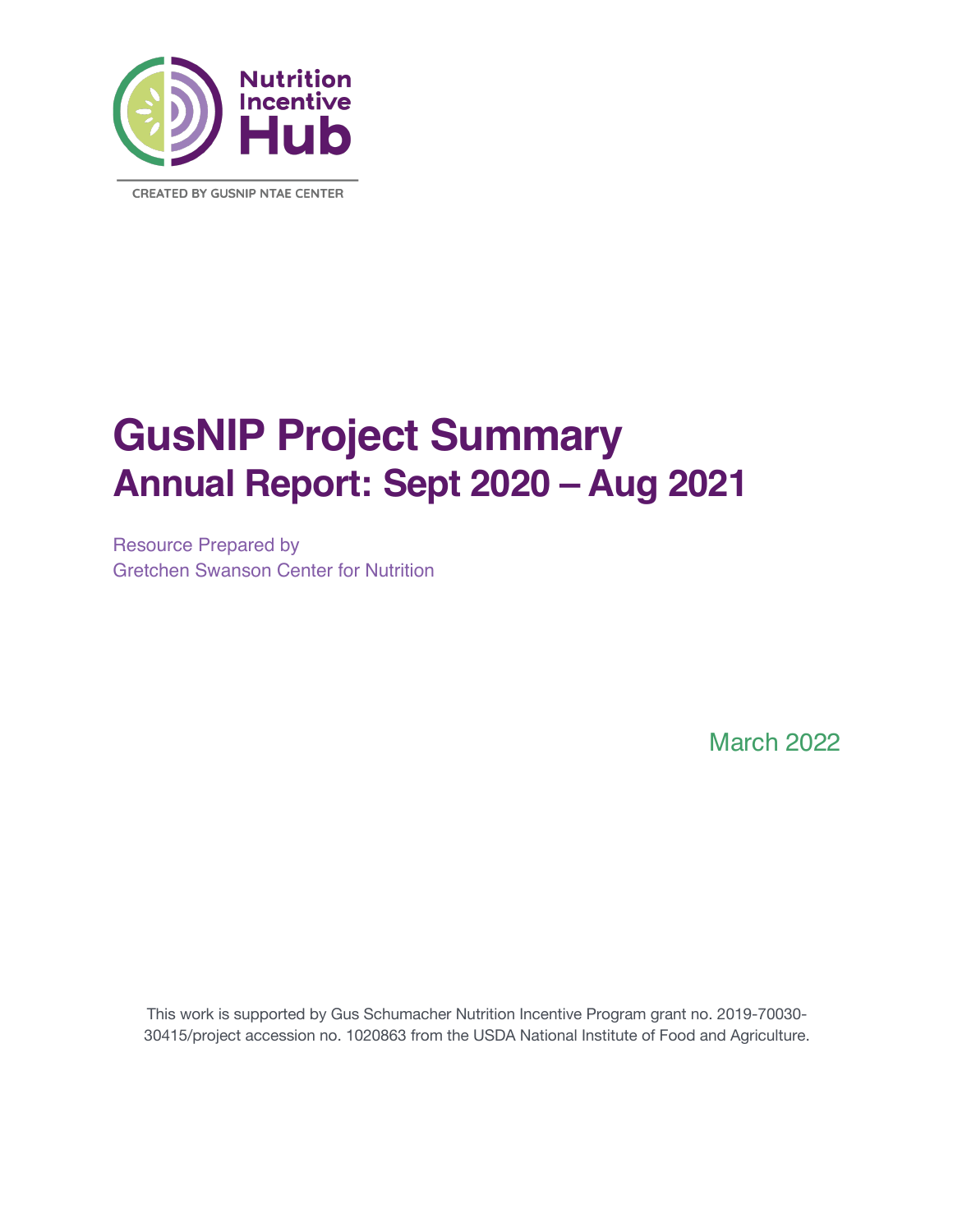# Double Up Food Bucks (NY) Annual Report: Sept 2020 - Aug 2021

#### **Overview**

This annual report highlights the successes of Field & Fork Network, Inc. in implementing Double Up Food Bucks (NY) during the annual summary period through the Gus Schumacher Nutrition Incentive Program (GusNIP).

### **What is GusNIP?**

GusNIP is a multi-year effort funded by the U.S. Department of Agriculture (USDA) through the 2018 Farm Bill. Formerly known as the Food Insecurity Nutrition Incentive (FINI) program, GusNIP supports programs that provide financial incentives, specifically produce prescriptions and nutrition incentives (including SNAP incentives), to help families bring home more nutritious food, specifically fruits and vegetables (FVs). Under GusNIP, Nutrition Incentive Projects (NI) seek to increase the purchase of FVs by consumers participating in the Supplemental Nutrition Assistance Program (SNAP; formerly known as food stamps) by providing incentives at the point of purchase.

### **What are nutrition incentives?**

By providing financial incentives at the point of purchase, NI projects can help close the nutrition gap among households experiencing low-income by increasing purchasing power and access to fruits and vegetables. NI projects operate at partnering farmers markets and mobile markets, supermarkets and corner stores, community-supported agriculture (CSA) programs, and more. Project implementation varies depending on contextual factors such as geographic location and populations served. The typical NI model allows SNAP customers to receive a discount or rebate on healthful qualifying purchases (i.e., fruits and vegetables). For example, NI projects commonly feature a 1:1 match, whereby shoppers receive a \$1 discount or rebate on SNAP-eligible fruits and vegetables for every \$1 they spend on a SNAP-eligible food. NIs take various forms, including vouchers, debit cards, tokens, and automatic discounts.

## **What is the Double Up Food Bucks (NY) project?**

Double Up Food Bucks has operated in 24 counties across New York State since 2014. In 2020, the Field & Fork Network received a GusNIP Large Scale Project grant to support Double Up Food Bucks expansion in 45 counties across the state. The primary goals of this project are to expand into grocery store settings, implement and evaluate high-tech SNAP incentive systems, and provide interoperability such that incentives work across locations in a community. Field & Fork Network partners with CCNY (project evaluator), Cornell University Harvest NY, American Heart Association, Clinton County Health Department, Schenectady County Health Department, North Country Healthy Heart Network, and Epic Technology Solutions.

### **What is this annual report?**

This report summarizes participant- and firm-level results from the data your GusNIP project reported between September 1, 2020 - August 31, 2021. The GusNIP Training, Technical Assistance, Evaluation, and Information Center (NTAE) provides individual grantee reports annually to report your project's results in a structured format that is user-friendly and can be shared with partners, other funders, or other audiences of your choice. The tables and figures included in this report were selected based upon common core metrics that all grantees utilize (participant and firm core metrics) and are meant to be descriptive. These descriptive tables and figures may help you understand the impact of your project, as well as inform reporting. If you have questions regarding this report and want help interpreting any of the tables or figures, please reach out to your Program Advisor.

### **Additional analyses**

In addition to this annual report, the NTAE provides grantees with their raw data. Your team may wish to conduct additional analyses with an external evaluator, depending on your research questions and additional metrics you included in your evaluation beyond the core metrics (e.g., additional survey items, qualitative interviews, etc.).

### **Who is the report shared with?**

The NTAE developed this report to share with the grantee and USDA NIFA. The NTAE will not share the report with others. The grantee can share the report or utilize specific tables and figures, as desired.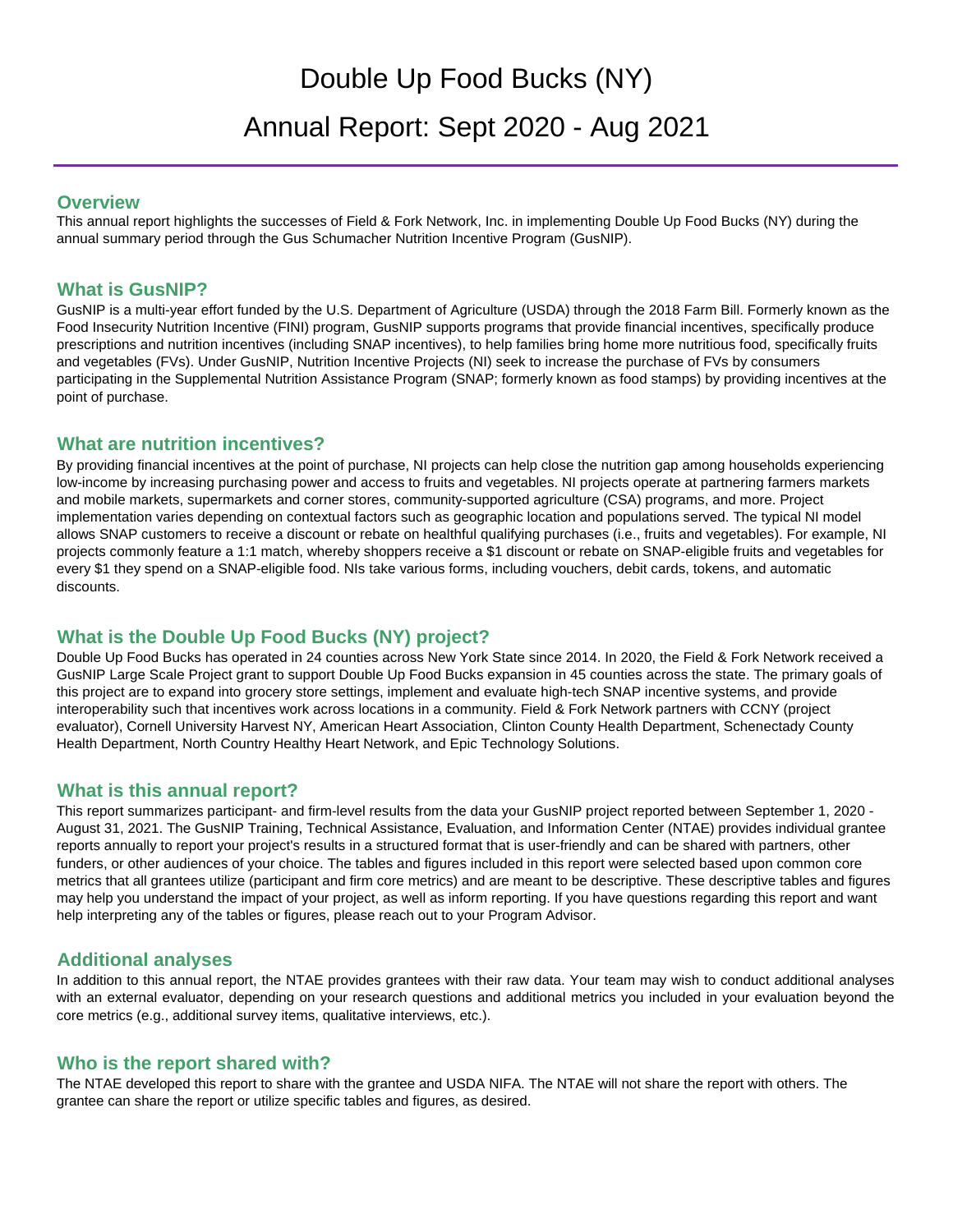# Full Sample Sociodemographics

Double Up Food Bucks (NY) Annual Report: Sept 2020-Aug 2021

This page describes the characteristics of participants enrolled.

| <b>Full Sample</b><br>Age<br>Mean of age<br>50.74<br>Standard deviation of age<br>16.29<br><b>Age Groups</b><br>$\frac{9}{6}$<br>$\overline{\mathsf{N}}$<br>18-24<br>15<br>6.91%<br>25-34<br>11.06%<br>24<br>35-44<br>21.20%<br>46<br>45-64<br>35.02%<br>76<br>$65+$<br>25.81%<br>56<br>0.00%<br>Missing<br>$\pmb{0}$<br>$\frac{9}{6}$<br><b>Gender</b><br>$\overline{\mathsf{N}}$<br>Female<br>147<br>67.12%<br>Male<br>54<br>24.66%<br>Non-binary/third gender<br>3.20%<br>$\overline{7}$<br>Prefer to self-describe<br>0.00%<br>0<br>Don't know/Not sure<br>$\mathbf 0$<br>0.00%<br>Prefer not to answer<br>3.20%<br>7<br>Missing<br>4<br>1.83%<br>$\frac{9}{6}$<br>$\overline{\mathsf{N}}$<br><b>Ethnicity</b><br>Hispanic or Latino/a/x<br>29<br>13.24%<br>Not Hispanic or Latino/a/x<br>83.56%<br>183<br>Don't know/Not sure<br>0.00%<br>$\pmb{0}$ | <b>Total number of participants</b><br>219 |  |  |  |  |
|----------------------------------------------------------------------------------------------------------------------------------------------------------------------------------------------------------------------------------------------------------------------------------------------------------------------------------------------------------------------------------------------------------------------------------------------------------------------------------------------------------------------------------------------------------------------------------------------------------------------------------------------------------------------------------------------------------------------------------------------------------------------------------------------------------------------------------------------------------|--------------------------------------------|--|--|--|--|
|                                                                                                                                                                                                                                                                                                                                                                                                                                                                                                                                                                                                                                                                                                                                                                                                                                                          |                                            |  |  |  |  |
|                                                                                                                                                                                                                                                                                                                                                                                                                                                                                                                                                                                                                                                                                                                                                                                                                                                          |                                            |  |  |  |  |
|                                                                                                                                                                                                                                                                                                                                                                                                                                                                                                                                                                                                                                                                                                                                                                                                                                                          |                                            |  |  |  |  |
|                                                                                                                                                                                                                                                                                                                                                                                                                                                                                                                                                                                                                                                                                                                                                                                                                                                          |                                            |  |  |  |  |
|                                                                                                                                                                                                                                                                                                                                                                                                                                                                                                                                                                                                                                                                                                                                                                                                                                                          |                                            |  |  |  |  |
|                                                                                                                                                                                                                                                                                                                                                                                                                                                                                                                                                                                                                                                                                                                                                                                                                                                          |                                            |  |  |  |  |
|                                                                                                                                                                                                                                                                                                                                                                                                                                                                                                                                                                                                                                                                                                                                                                                                                                                          |                                            |  |  |  |  |
|                                                                                                                                                                                                                                                                                                                                                                                                                                                                                                                                                                                                                                                                                                                                                                                                                                                          |                                            |  |  |  |  |
|                                                                                                                                                                                                                                                                                                                                                                                                                                                                                                                                                                                                                                                                                                                                                                                                                                                          |                                            |  |  |  |  |
|                                                                                                                                                                                                                                                                                                                                                                                                                                                                                                                                                                                                                                                                                                                                                                                                                                                          |                                            |  |  |  |  |
|                                                                                                                                                                                                                                                                                                                                                                                                                                                                                                                                                                                                                                                                                                                                                                                                                                                          |                                            |  |  |  |  |
|                                                                                                                                                                                                                                                                                                                                                                                                                                                                                                                                                                                                                                                                                                                                                                                                                                                          |                                            |  |  |  |  |
|                                                                                                                                                                                                                                                                                                                                                                                                                                                                                                                                                                                                                                                                                                                                                                                                                                                          |                                            |  |  |  |  |
|                                                                                                                                                                                                                                                                                                                                                                                                                                                                                                                                                                                                                                                                                                                                                                                                                                                          |                                            |  |  |  |  |
|                                                                                                                                                                                                                                                                                                                                                                                                                                                                                                                                                                                                                                                                                                                                                                                                                                                          |                                            |  |  |  |  |
|                                                                                                                                                                                                                                                                                                                                                                                                                                                                                                                                                                                                                                                                                                                                                                                                                                                          |                                            |  |  |  |  |
|                                                                                                                                                                                                                                                                                                                                                                                                                                                                                                                                                                                                                                                                                                                                                                                                                                                          |                                            |  |  |  |  |
|                                                                                                                                                                                                                                                                                                                                                                                                                                                                                                                                                                                                                                                                                                                                                                                                                                                          |                                            |  |  |  |  |
|                                                                                                                                                                                                                                                                                                                                                                                                                                                                                                                                                                                                                                                                                                                                                                                                                                                          |                                            |  |  |  |  |
|                                                                                                                                                                                                                                                                                                                                                                                                                                                                                                                                                                                                                                                                                                                                                                                                                                                          |                                            |  |  |  |  |
|                                                                                                                                                                                                                                                                                                                                                                                                                                                                                                                                                                                                                                                                                                                                                                                                                                                          |                                            |  |  |  |  |
|                                                                                                                                                                                                                                                                                                                                                                                                                                                                                                                                                                                                                                                                                                                                                                                                                                                          |                                            |  |  |  |  |
|                                                                                                                                                                                                                                                                                                                                                                                                                                                                                                                                                                                                                                                                                                                                                                                                                                                          |                                            |  |  |  |  |
|                                                                                                                                                                                                                                                                                                                                                                                                                                                                                                                                                                                                                                                                                                                                                                                                                                                          |                                            |  |  |  |  |
| Prefer not to answer<br>6<br>2.74%                                                                                                                                                                                                                                                                                                                                                                                                                                                                                                                                                                                                                                                                                                                                                                                                                       |                                            |  |  |  |  |
| Missing<br>0.46%<br>$\mathbf 1$                                                                                                                                                                                                                                                                                                                                                                                                                                                                                                                                                                                                                                                                                                                                                                                                                          |                                            |  |  |  |  |
| %                                                                                                                                                                                                                                                                                                                                                                                                                                                                                                                                                                                                                                                                                                                                                                                                                                                        |                                            |  |  |  |  |
| Race<br>$\overline{N}$<br>1.83%<br>American Indian or Alaska Native<br>$\overline{\mathbf{4}}$                                                                                                                                                                                                                                                                                                                                                                                                                                                                                                                                                                                                                                                                                                                                                           |                                            |  |  |  |  |
|                                                                                                                                                                                                                                                                                                                                                                                                                                                                                                                                                                                                                                                                                                                                                                                                                                                          |                                            |  |  |  |  |
| 4.57%<br>Asian<br>10<br><b>Black or African American</b><br>50<br>22.83%                                                                                                                                                                                                                                                                                                                                                                                                                                                                                                                                                                                                                                                                                                                                                                                 |                                            |  |  |  |  |
| Native Hawaiian<br>0.00%<br>$\mathbf 0$                                                                                                                                                                                                                                                                                                                                                                                                                                                                                                                                                                                                                                                                                                                                                                                                                  |                                            |  |  |  |  |
| Other Pacific Islander<br>0.00%<br>$\pmb{0}$                                                                                                                                                                                                                                                                                                                                                                                                                                                                                                                                                                                                                                                                                                                                                                                                             |                                            |  |  |  |  |
| White<br>120<br>54.79%                                                                                                                                                                                                                                                                                                                                                                                                                                                                                                                                                                                                                                                                                                                                                                                                                                   |                                            |  |  |  |  |
| Other (please specify)<br>$\,6\,$<br>2.74%                                                                                                                                                                                                                                                                                                                                                                                                                                                                                                                                                                                                                                                                                                                                                                                                               |                                            |  |  |  |  |
| More than one race<br>3.20%<br>$\overline{7}$                                                                                                                                                                                                                                                                                                                                                                                                                                                                                                                                                                                                                                                                                                                                                                                                            |                                            |  |  |  |  |
| Don't know/Not sure<br>$\overline{4}$<br>1.83%                                                                                                                                                                                                                                                                                                                                                                                                                                                                                                                                                                                                                                                                                                                                                                                                           |                                            |  |  |  |  |
| Prefer not to answer<br>6.39%<br>14                                                                                                                                                                                                                                                                                                                                                                                                                                                                                                                                                                                                                                                                                                                                                                                                                      |                                            |  |  |  |  |
| 1.83%<br>$\overline{4}$<br>Missing                                                                                                                                                                                                                                                                                                                                                                                                                                                                                                                                                                                                                                                                                                                                                                                                                       |                                            |  |  |  |  |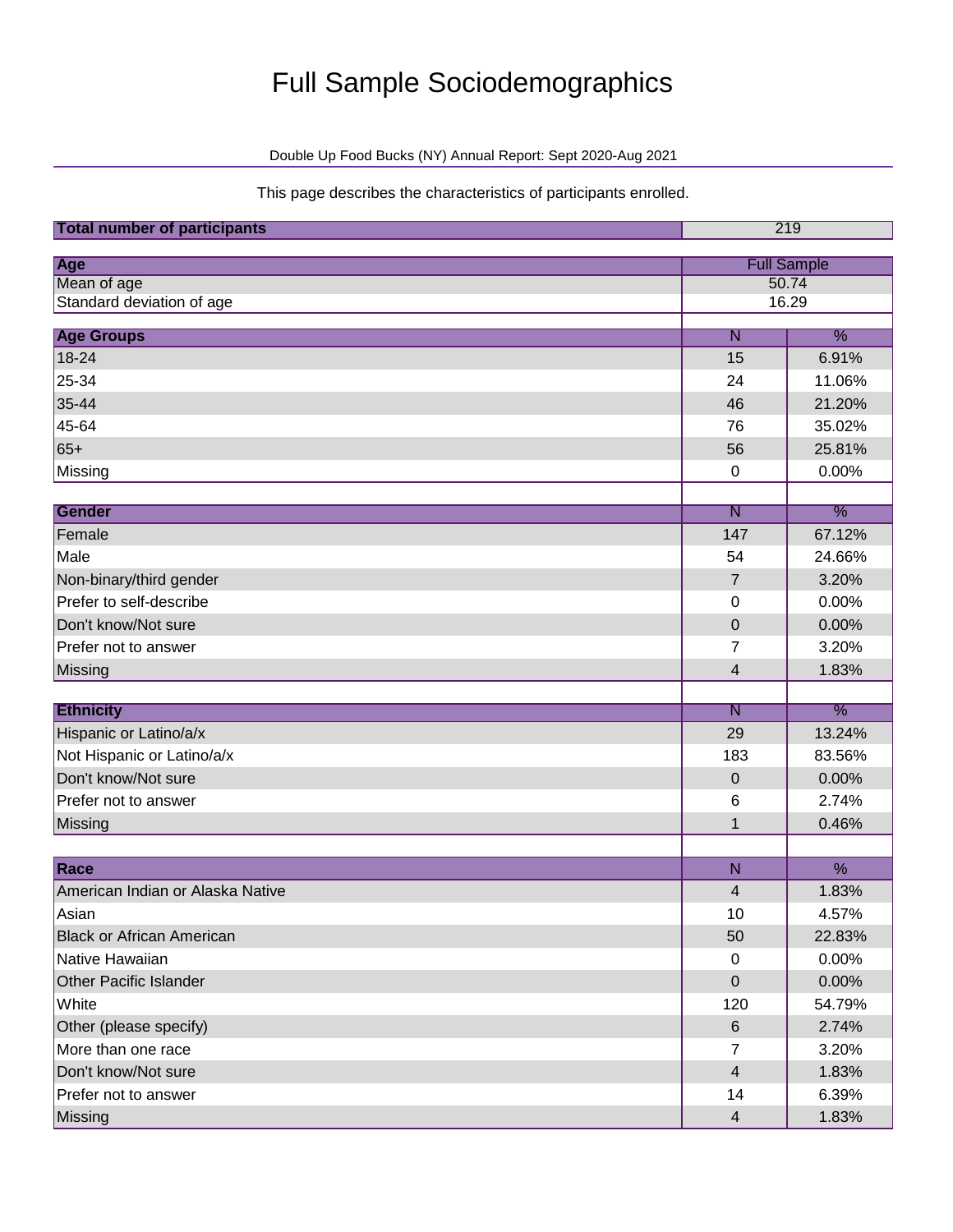# Food Security Status Among Participants by Sociodemographics

Double Up Food Bucks (NY) Annual Report: Sept 2020-Aug 2021

This page describes the characteristics of participants by their reported food security status.

| <b>Total number of participants</b> | 219                     |                     |                         |                      |  |
|-------------------------------------|-------------------------|---------------------|-------------------------|----------------------|--|
| Age                                 |                         | Food Secure (N=116) | Food Insecure (N=101)   |                      |  |
| Mean of age                         |                         | 54.68               |                         | 46.21                |  |
| Standard deviation of age           |                         | 15.94               |                         | 15.56                |  |
|                                     |                         | <b>Food Secure</b>  |                         | <b>Food Insecure</b> |  |
| <b>Age Groups</b>                   | $\overline{\mathsf{N}}$ | $\overline{\%}$     | $\overline{\mathsf{N}}$ | $\overline{\%}$      |  |
| 18-24                               | $\overline{4}$          | 3.45%               | 11                      | 10.89%               |  |
| 25-34                               | 10                      | 8.62%               | 14                      | 13.86%               |  |
| 35-44                               | 21                      | 18.10%              | 25                      | 24.75%               |  |
| 45-64                               | 43                      | 37.07%              | 33                      | 32.67%               |  |
| $65+$                               | 38                      | 32.76%              | 18                      | 17.82%               |  |
| Missing                             | $\pmb{0}$               | 0.00%               | 0                       | 0.00%                |  |
| Gender                              | $\overline{\mathsf{N}}$ | $\frac{9}{6}$       | $\overline{\mathsf{N}}$ | $\frac{9}{6}$        |  |
| Female                              | 82                      | 70.69%              | 65                      | 63.11%               |  |
| Male                                | 27                      | 23.28%              | 27                      | 26.21%               |  |
| Non-binary/third gender             | 3                       | 2.59%               | 4                       | 3.88%                |  |
| Prefer to self-describe             | 0                       | 0.00%               | 0                       | 0.00%                |  |
| Don't know/Not sure                 | $\boldsymbol{0}$        | 0.00%               | 0                       | 0.00%                |  |
| Prefer not to answer                | 3                       | 2.59%               | 4                       | 3.88%                |  |
| Missing                             | $\mathbf 1$             | 0.86%               | 3                       | 2.91%                |  |
| <b>Ethnicity</b>                    | $\overline{\mathsf{N}}$ | $\frac{9}{6}$       | $\overline{\mathsf{N}}$ | $\frac{9}{6}$        |  |
| Hispanic or Latino/a/x              | 11                      | 9.48%               | 18                      | 17.48%               |  |
| Not Hispanic or Latino/a/x          | 102                     | 87.93%              | 81                      | 78.64%               |  |
| Don't know/Not sure                 | $\pmb{0}$               | 0.00%               | 0                       | 0.00%                |  |
| Prefer not to answer                | 3                       | 2.59%               | 3                       | 2.91%                |  |
| Missing                             | $\pmb{0}$               | 0.00%               | 1                       | 0.97%                |  |
| Race                                | $\overline{\mathsf{N}}$ | $\frac{9}{6}$       | $\overline{\mathsf{N}}$ | $\frac{9}{6}$        |  |
| American Indian or Alaska Native    | $\mathbf 0$             | 0.00%               | 4                       | 3.88%                |  |
| Asian                               | 5                       | 4.31%               | 5                       | 4.85%                |  |
| <b>Black or African American</b>    | 27                      | 23.28%              | 23                      | 22.33%               |  |
| Native Hawaiian                     | $\pmb{0}$               | 0.00%               | 0                       | 0.00%                |  |
| <b>Other Pacific Islander</b>       | $\pmb{0}$               | 0.00%               | 0                       | 0.00%                |  |
| White                               | 66                      | 56.90%              | 54                      | 52.43%               |  |
| Other (please specify)              | $\mathbf{1}$            | 0.86%               | 5                       | 4.85%                |  |
| More than one race                  | $\mathbf{2}$            | 1.72%               | 5                       | 4.85%                |  |
| Don't know/Not sure                 | $\sqrt{2}$              | 1.72%               | $\overline{2}$          | 1.94%                |  |
| Prefer not to answer                | 10                      | 8.62%               | 4                       | 3.88%                |  |
| Missing                             | $\sqrt{3}$              | 2.59%               | 1                       | 0.97%                |  |

Food secure participants represent those who scored high or marginal food security on the Household Food Security Survey Module, while food insecure participants represent those who scored low or very low food security. See Methods description in the Appendix.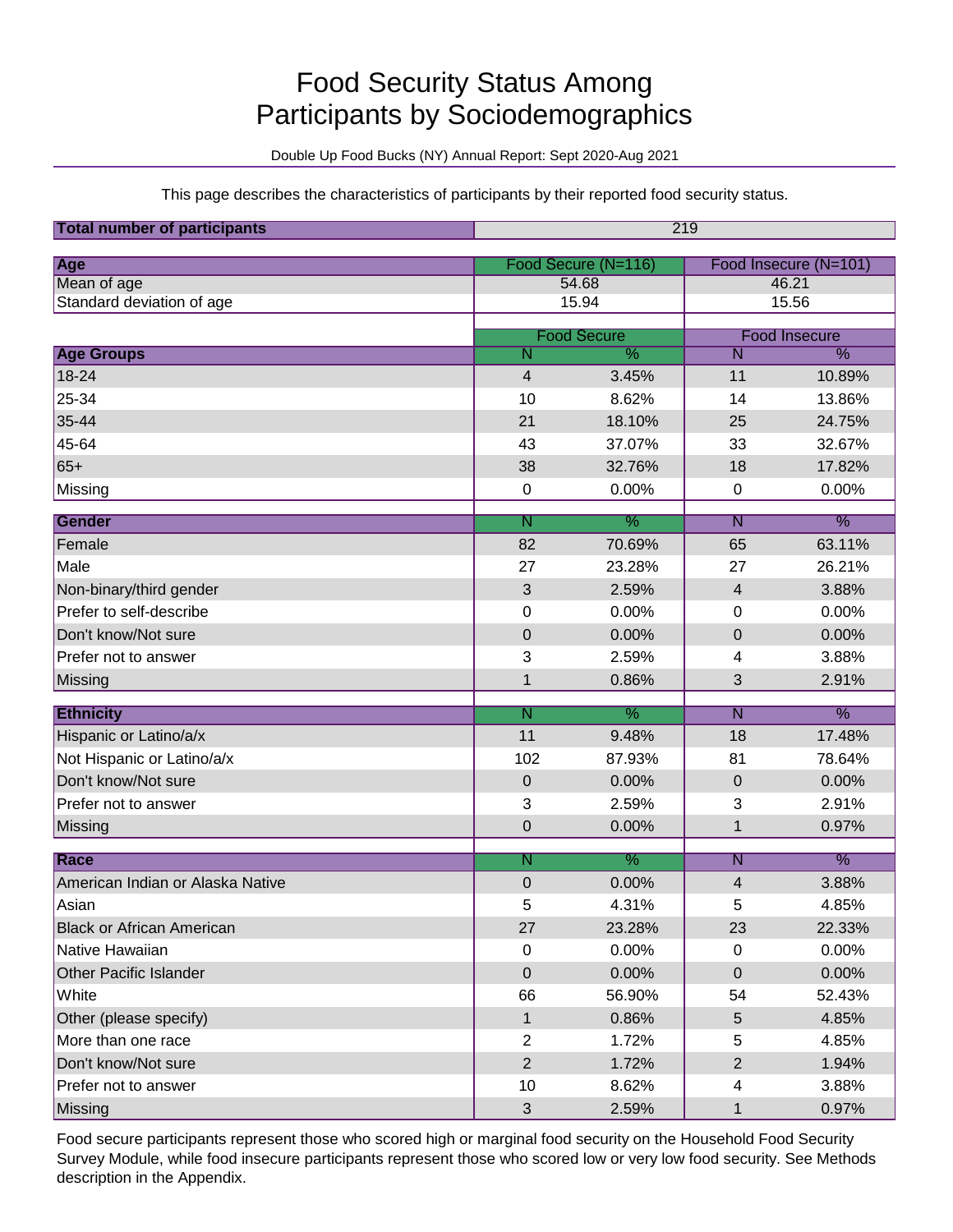# Food Security Status by Program Participation Length

Double Up Food Bucks (NY) Annual Report: Sept 2020-Aug 2021

#### **Total number of participants** 219

56% 45% 60% 44% 55% 40% 0% 10% 20% 30% 40% 50% 60% 70% 1st time  $\leq 6$  months  $\geq 6$  months Food Security Status by Program Participation Length ■ Food secure Food insecure

This chart shows the percent of food secure and food insecure participants stratified by length of time participating in the nutrition incentive project. Length of time is used as a proxy for program impact since data are cross-sectional. Participants were considered either first time participants, <6 months of participation, or ≥6 months of participation.

Food Security Status by Program Participation Length



This chart shows the number of food secure and food insecure participants stratified by amount of time participating in the nutrition incentive project.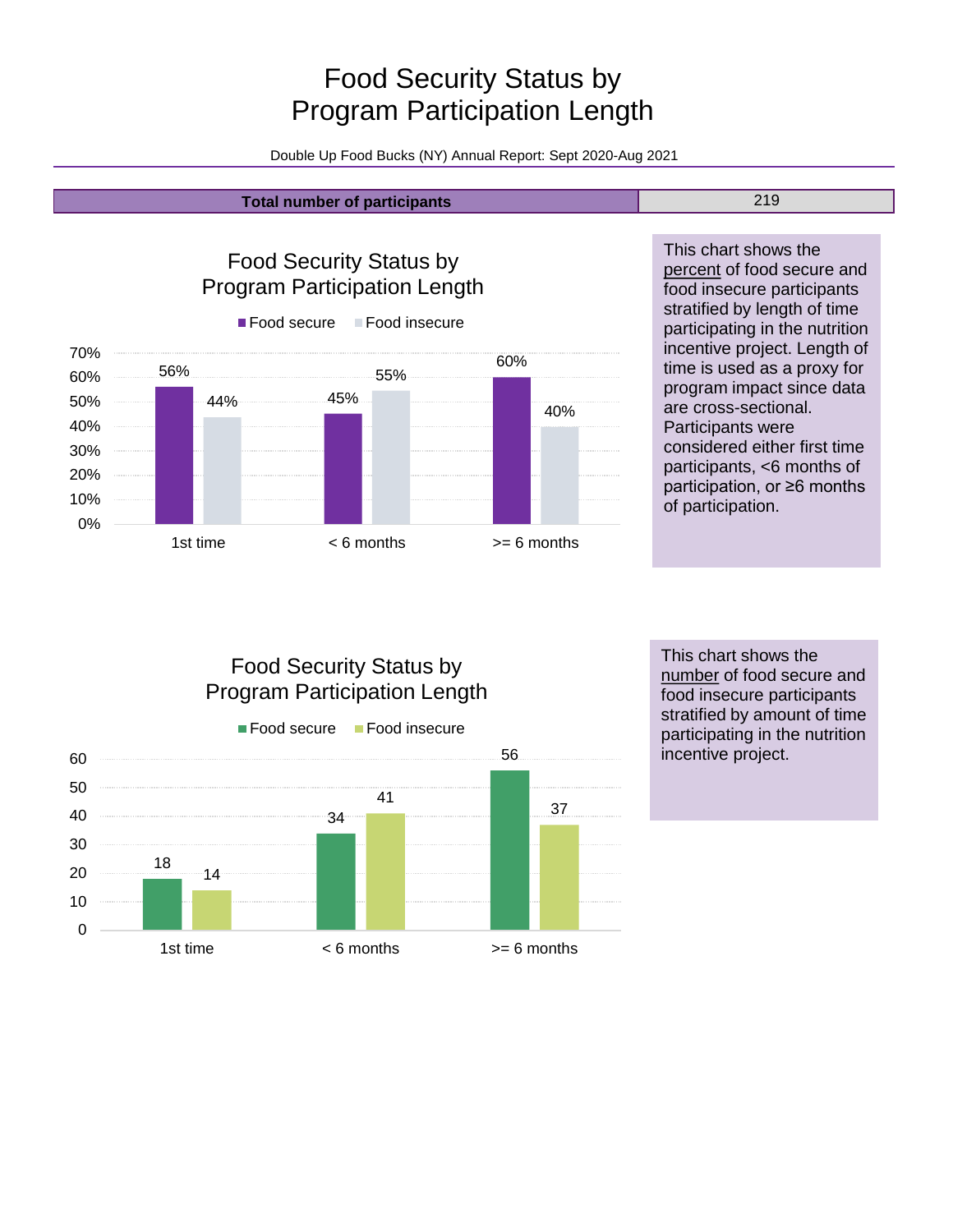# Average Daily Fruit and Vegetable Intake by Project Participation Length

Double Up Food Bucks (NY) Annual Report: Sept 2020-Aug 2021



See Methods section in the Appendix for more information about the DSQ. Participants were grouped by length of time in the program (1st time, <6 months, >=6 months) as a proxy for impact.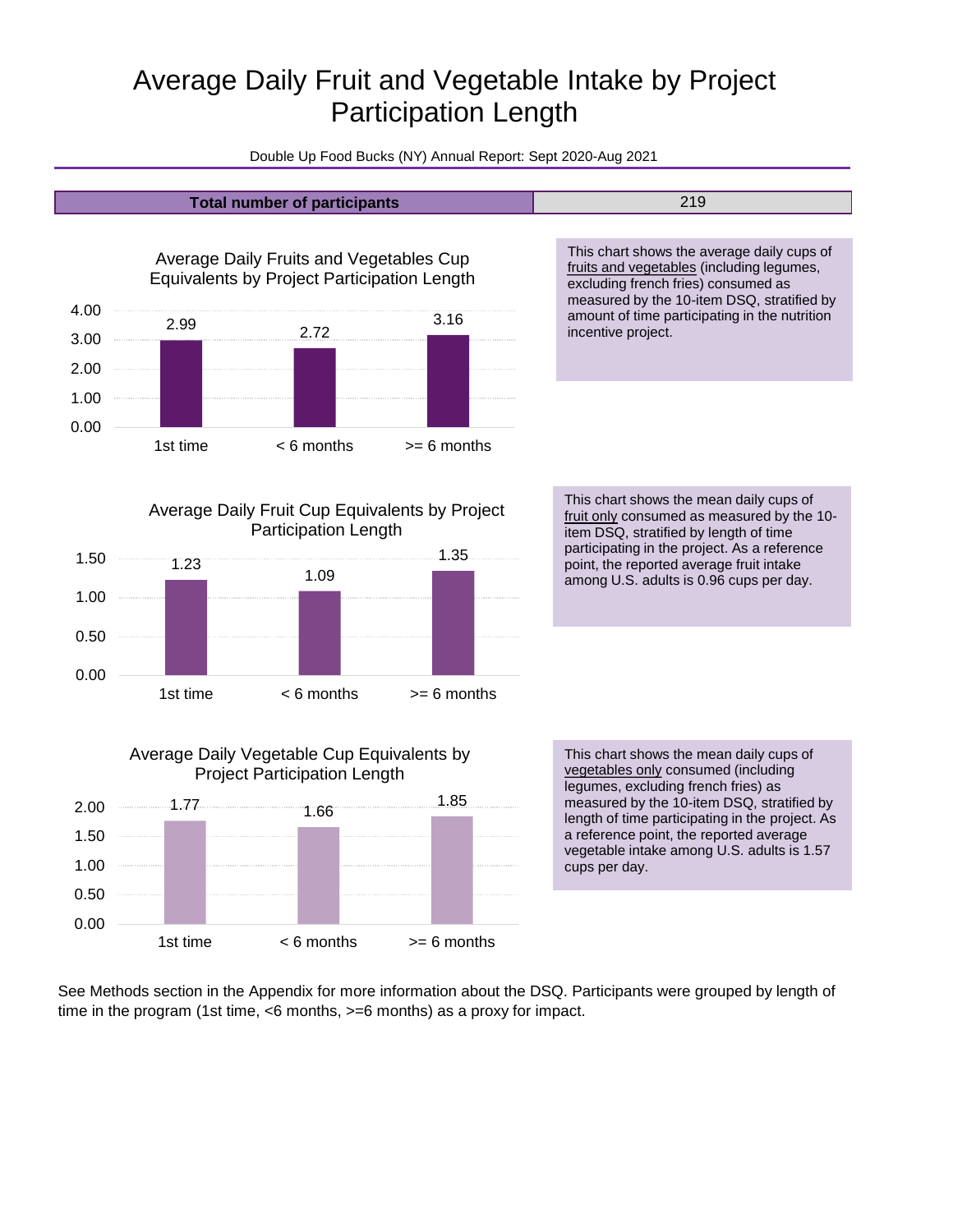# Average Daily Fruit and Vegetable Intake by **Sociodemographics**

Double Up Food Bucks (NY) Annual Report: Sept 2020-Aug 2021

The following tables show the mean daily cups of fruits and vegetables, fruits only, and vegetables only consumed, as measured by the 10-item Dietary Screener Questionnaire (DSQ), calculated by age, gender, ethnicity, and race. Standard deviations (SD) (i.e., variance between responses) are also displayed. See Methods description in the Appendix. Note: one cup generally equals two servings.

|                                  | <b>Fruit and Vegetables</b> |           | <b>Fruits Only</b> |           | <b>Vegetables Only</b> |           |
|----------------------------------|-----------------------------|-----------|--------------------|-----------|------------------------|-----------|
| <b>Age Groups</b>                | Mean                        | <b>SD</b> | Mean               | <b>SD</b> | Mean                   | <b>SD</b> |
| <18                              | 0.00                        | 0.00      | 0.00               | 0.00      | 0.00                   | 0.00      |
| 18-24                            | 3.55                        | 1.11      | 1.41               | 0.44      | 2.28                   | 0.78      |
| 25-34                            | 3.14                        | 0.71      | 1.34               | 0.51      | 1.77                   | 0.48      |
| 35-44                            | 2.90                        | 0.93      | 1.16               | 0.59      | 1.76                   | 0.59      |
| 45-64                            | 2.88                        | 0.93      | 1.16               | 0.58      | 1.74                   | 0.54      |
| $65+$                            | 2.95                        | 0.90      | 1.23               | 0.65      | 1.71                   | 0.47      |
|                                  |                             |           |                    |           |                        |           |
| Gender*                          | Mean                        | <b>SD</b> | Mean               | <b>SD</b> | Mean                   | <b>SD</b> |
| Female                           | 2.84                        | 0.81      | 1.20               | 0.54      | 1.64                   | 0.46      |
| Male                             | 3.32                        | 1.08      | 1.27               | 0.72      | 2.09                   | 0.63      |
|                                  |                             |           |                    |           |                        |           |
| <b>Ethnicity</b>                 | Mean                        | <b>SD</b> | Mean               | <b>SD</b> | Mean                   | <b>SD</b> |
| Hispanic or Latino/a/x           | 2.76                        | 0.79      | 1.09               | 0.40      | 1.69                   | 0.51      |
| Not Hispanic or Latino/a/x       | 3.01                        | 0.94      | 1.24               | 0.61      | 1.78                   | 0.55      |
| Don't know/Not sure              | 0.00                        | 0.00      | 0.00               | 0.00      | 0.00                   | 0.00      |
| Prefer not to answer             | 2.66                        | 0.79      | 0.67               | 0.13      | 1.95                   | 0.91      |
| Missing                          | 0.00                        | 0.00      | 0.00               | 0.00      | 0.00                   | 0.00      |
|                                  |                             |           |                    |           |                        |           |
| Race                             | Mean                        | <b>SD</b> | Mean               | <b>SD</b> | Mean                   | <b>SD</b> |
| American Indian or Alaska Native | 2.85                        | 0.33      | 1.32               | 0.16      | 1.76                   | 0.53      |
| Asian                            | 2.93                        | 0.81      | 1.04               | 0.23      | 1.90                   | 0.66      |
| <b>Black or African American</b> | 3.12                        | 1.02      | 1.28               | 0.59      | 1.83                   | 0.59      |
| Native Hawaiian                  | 0.00                        | 0.00      | 0.00               | 0.00      | 0.00                   | 0.00      |
| <b>Other Pacific Islander</b>    | 0.00                        | 0.00      | 0.00               | 0.00      | 0.00                   | 0.00      |
| White                            | 2.95                        | 0.92      | 1.24               | 0.64      | 1.72                   | 0.54      |
| Other (please specify)           | 3.13                        | 0.93      | 1.15               | 0.50      | 1.99                   | 0.48      |
| More than one race               | 2.74                        | 0.46      | 1.16               | 0.31      | 1.60                   | 0.18      |
| Don't know/Not sure              | 2.18                        | 0.44      | 0.76               | 0.20      | 1.40                   | 0.24      |
| Prefer not to answer             | 2.99                        | 0.89      | 1.10               | 0.51      | 1.81                   | 0.52      |
| Missing                          | 2.97                        | 0.54      | 0.79               | 0.23      | 2.14                   | 0.59      |

\* The Dietary Screener Questionnaire does not account for non-cis gendered individuals in the algorithms that calculate cup equivalents. Frequency data for non-cis gendered individuals is available upon request.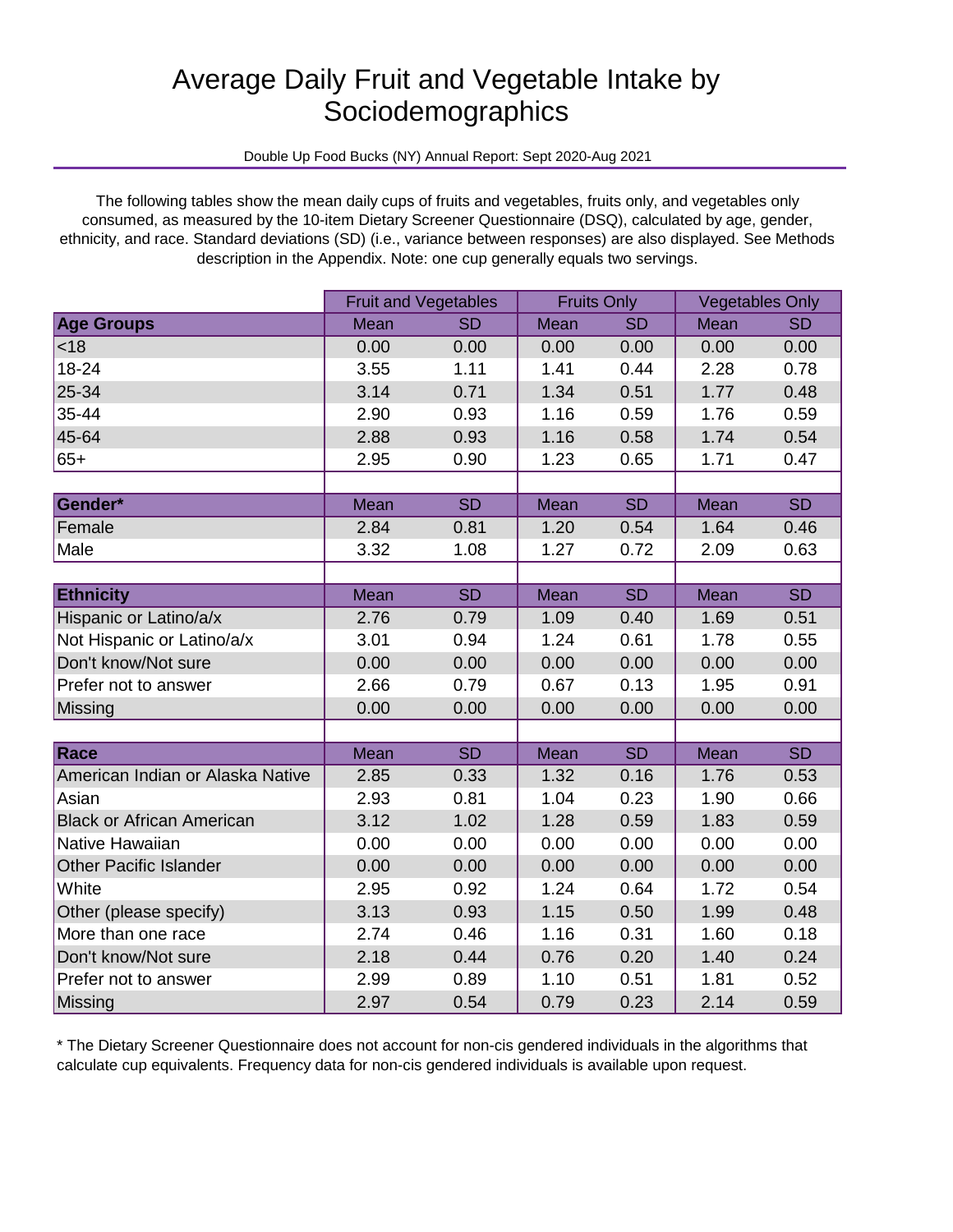# Impact of COVID-19 on Food Access

#### Double Up Food Bucks (NY) Annual Report: Sept 2020-Aug 2021

The following tables show responses (number and percent of participants) for each of the three COVID-19 impact survey items, calculated by length of time participating in the program. Length of time is used as a proxy for program impact since data are collected at one point in time (i.e., cross-sectional). Participants were considered either first time participants, <6 months of participation, or ≥6 months of participation.

See Methods description in the Appendix.

|                                                   |    | <b>First Time</b><br><b>Participants</b> |                | $< 6$ Months<br>Participation |          | $\geq 6$ Months<br>Participation |                | Overall |
|---------------------------------------------------|----|------------------------------------------|----------------|-------------------------------|----------|----------------------------------|----------------|---------|
| <b>COVID-19 made it hard to make</b><br>ends meet | N  | %                                        | N              | $\frac{9}{6}$                 | N        | %                                | $\overline{N}$ | %       |
| Strongly disagree                                 | 5  | 15.6%                                    | 7              | 9.3%                          | 13       | 14.0%                            | 26             | 11.9%   |
| Disagree                                          | 8  | 25.0%                                    | 18             | 24.0%                         | 22       | 23.7%                            | 51             | 23.3%   |
| Neither agree or disagree                         | 4  | 12.5%                                    | 17             | 22.7%                         | 23       | 24.7%                            | 48             | 21.9%   |
| Agree                                             | 9  | 28.1%                                    | 13             | 17.3%                         | 19       | 20.4%                            | 46             | 21.0%   |
| Strongly agree                                    | 5  | 15.6%                                    | 18             | 24.0%                         | 13       | 14.0%                            | 40             | 18.3%   |
| Don't know/prefer not to answer                   | 1  | 3.1%                                     | 2              | 2.7%                          | 3        | 3.2%                             | 8              | 3.7%    |
| Missing                                           | 0  | 0.0%                                     | $\overline{0}$ | 0.0%                          | $\Omega$ | 0.0%                             | $\overline{0}$ | 0.0%    |
| Total                                             | 32 | 100.0%                                   | 75             | 100.0%                        | 93       | 100.0%                           | 219            | 100.0%  |

|                                                            |    | <b>First Time</b><br><b>Participants</b> |                | $< 6$ Months<br>Participation |    | $\geq 6$ Months<br>Participation |     | Overall |
|------------------------------------------------------------|----|------------------------------------------|----------------|-------------------------------|----|----------------------------------|-----|---------|
| COVID-19 made it hard to<br>purchase fruits and vegetables | N  | %                                        | N              | %                             | N  | $\%$                             | N   | %       |
| Strongly disagree                                          | 8  | 25.0%                                    | 6              | 8.0%                          | 17 | 18.3%                            | 31  | 14.2%   |
| Disagree                                                   | 7  | 21.9%                                    | 20             | 26.7%                         | 23 | 24.7%                            | 54  | 24.7%   |
| Neither agree or disagree                                  | 4  | 12.5%                                    | 18             | 24.0%                         | 21 | 22.6%                            | 47  | 21.5%   |
| Agree                                                      | 8  | 25.0%                                    | 21             | 28.0%                         | 26 | 28.0%                            | 63  | 28.8%   |
| Strongly agree                                             | 4  | 12.5%                                    | 8              | 10.7%                         | 3  | 3.2%                             | 16  | 7.3%    |
| Don't know/Prefer not to answer                            | 1  | 3.1%                                     | $\overline{2}$ | 2.7%                          | 3  | 3.2%                             | 8   | 3.7%    |
| Missing                                                    | 0  | 0.0%                                     | 0              | 0.0%                          | 0  | 0.0%                             | 0   | 0.0%    |
| Total                                                      | 32 | 100.0%                                   | 75             | 100.0%                        | 93 | 100.0%                           | 219 | 100.0%  |

|                                        |    | <b>First Time</b><br>Participants |    | $< 6$ Months<br>Participation |    | $\geq 6$ Months<br>Participation |     | Overall |
|----------------------------------------|----|-----------------------------------|----|-------------------------------|----|----------------------------------|-----|---------|
| <b>COVID-19 has resulted in use of</b> |    |                                   |    |                               |    |                                  |     |         |
| emergency food outlets                 | N  | $\%$                              | N  | $\%$                          | N  | $\%$                             | N   | %       |
| No                                     | 13 | 40.6%                             | 21 | 28.0%                         | 32 | 34.4%                            | 75  | 34.2%   |
| <b>Yes</b>                             | 18 | 56.3%                             | 51 | 68.0%                         | 56 | 60.2%                            | 133 | 60.7%   |
| Don't know/Prefer not to answer        |    | 3.1%                              | 3  | 4.0%                          | 5  | 5.4%                             | 11  | 5.0%    |
| Missing                                | 0  | 0.0%                              | 0  | 0.0%                          | 0  | 0.0%                             | 0   | 0.0%    |
| Total                                  | 32 | 100.0%                            | 75 | 100.0%                        | 93 | 100.0%                           | 219 | 100.0%  |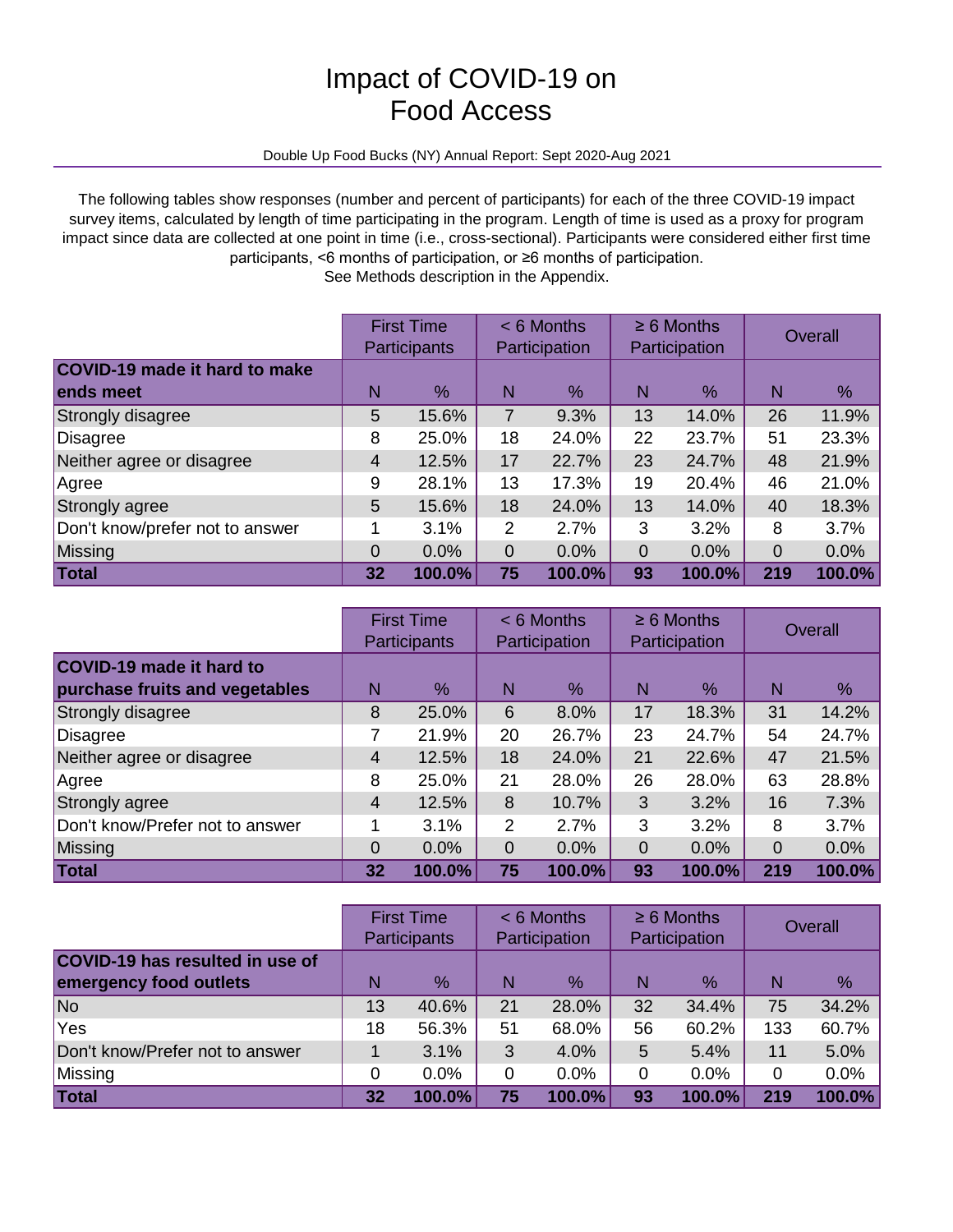# Health and Program Satisfaction

Double Up Food Bucks (NY) Annual Report: Sept 2020-Aug 2021

The following tables show responses (number and percent of participants) for perceived health status (top) and program satisfaction (bottom), calculated by length of time participating in the program. Length of time is used as a proxy for program impact since data are cross-sectional. Participants were considered either first time participants, <6 months of participation, or ≥6 months of participation.

|                                    |    | <b>First Time</b><br>Participants |    | $< 6$ Months<br>Participation |                | $\geq 6$ Months<br>Participation |     | Overall |
|------------------------------------|----|-----------------------------------|----|-------------------------------|----------------|----------------------------------|-----|---------|
| <b>Self-Reported Health Status</b> | N  | %                                 | N  | $\frac{0}{2}$                 |                | %                                | N   | %       |
| Poor                               |    | 3.1%                              | 4  | 5.3%                          | $\overline{4}$ | 4.3%                             | 9   | 4.1%    |
| Fair                               | 7  | 21.9%                             | 24 | 32.0%                         | 30             | 32.3%                            | 68  | 31.1%   |
| Good                               | 12 | 37.5%                             | 31 | 41.3%                         | 36             | 38.7%                            | 86  | 39.3%   |
| Very good                          | 7  | 21.9%                             | 10 | 13.3%                         | 14             | 15.1%                            | 33  | 15.1%   |
| Excellent                          | 5  | 15.6%                             | 3  | 4.0%                          | 8              | 8.6%                             | 17  | 7.8%    |
| Don't know/Prefer not to answer    | 0  | 0.0%                              | 2  | 2.7%                          |                | 1.1%                             | 5   | 2.3%    |
| Missing                            | 0  | 0.0%                              | 1  | 1.3%                          | $\Omega$       | 0.0%                             | 1   | 0.5%    |
| Total                              | 32 | 100.0%                            | 75 | 100.0%                        | 93             | 100.0%                           | 219 | 100.0%  |

See Methods description in Appendix A.

|                             |                | <b>First Time</b><br><b>Participants</b> |                | $< 6$ Months<br>Participation |             | $\geq 6$ Months<br>Participation |     | Overall |
|-----------------------------|----------------|------------------------------------------|----------------|-------------------------------|-------------|----------------------------------|-----|---------|
| <b>Program Satisfaction</b> | N              | %                                        | N              | $\%$                          | N           | %                                | N   | %       |
| Very negative               | $\Omega$       | 0.0%                                     | $\Omega$       | 0.0%                          | $\Omega$    | 0.0%                             |     | 0.5%    |
| Negative                    | 0              | 0.0%                                     | 1              | 1.3%                          | 2           | 2.2%                             | 3   | 1.4%    |
| Neutral                     | 2              | 6.3%                                     | 1              | 1.3%                          | 1           | 1.1%                             | 5   | 2.3%    |
| Positive                    | 7              | 21.9%                                    | 16             | 21.3%                         | 14          | 15.1%                            | 40  | 18.3%   |
| Very positive               | 22             | 68.8%                                    | 57             | 76.0%                         | 76          | 81.7%                            | 164 | 74.9%   |
| Prefer not to answer        |                | 3.1%                                     | 0              | 0.0%                          | $\Omega$    | 0.0%                             | 6   | 2.7%    |
| Missing                     | $\overline{0}$ | 0.0%                                     | $\overline{0}$ | 0.0%                          | $\mathbf 0$ | 0.0%                             | 0   | 0.0%    |
| Total                       | 32             | 100.0%                                   | 75             | 100.0%                        | 93          | 100.0%                           | 219 | 100.0%  |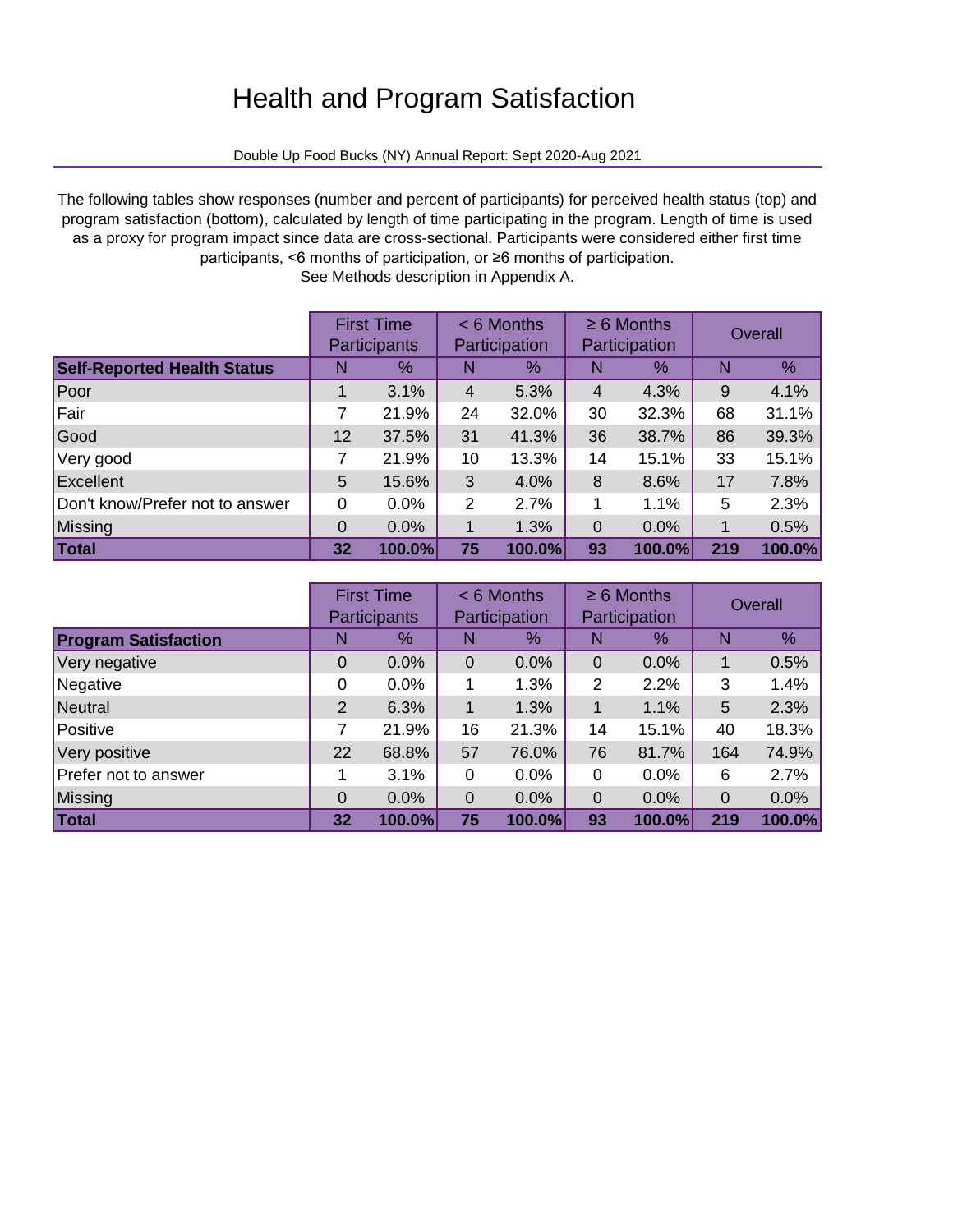## How does Double Up Food Bucks (NY) help to increase participants' access to fruit and vegetables?

Double Up Food Bucks (NY): Sept 2020-Aug 2021





This chart describes the monthly dollar amounts of nutrition incentives issued and redeemed.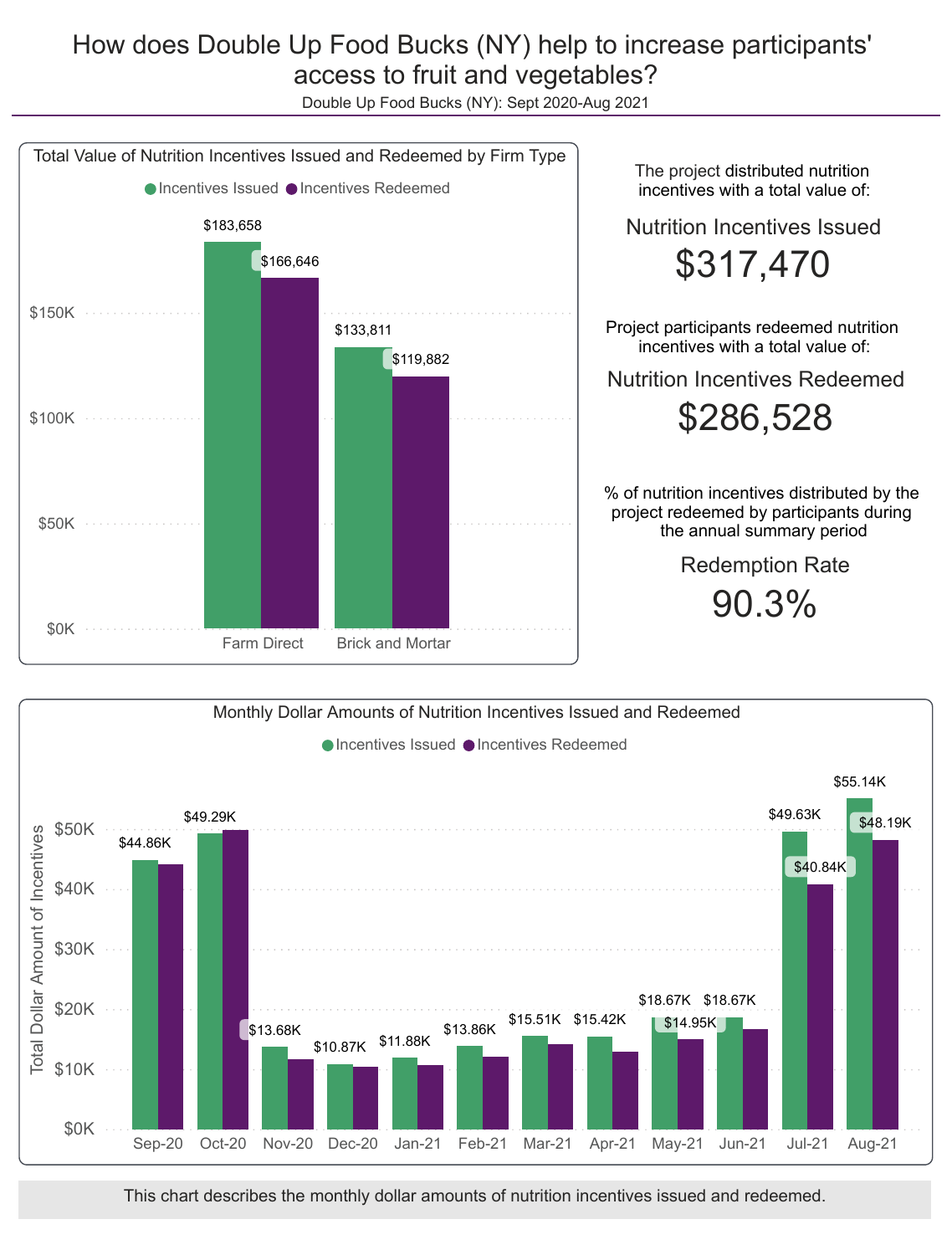Double Up Food Bucks (NY): Sept 2020-Aug 2021

# 53 locations operated Double Up Food Bucks (NY)



| <b>Location Type</b>               | Retail<br>Locations | $%$ of<br>Location<br>Type |
|------------------------------------|---------------------|----------------------------|
| $\Box$ Farm Direct                 | 42                  | 100%                       |
| Mobile market                      | 6                   | 14%                        |
| <b>Farmers market</b>              | 33                  | 79%                        |
| Farm stand                         | 3                   | 7%                         |
| $\boxdot$ Brick and Mortar         | 11                  | 100%                       |
| Other small grocery or convenience | 8                   | 73%                        |
| Drug store                         | 1                   | 9%                         |
| Co-op grocery store                | $\mathcal{P}$       | 18%                        |
| <b>Total</b>                       | 53                  | 100%                       |
|                                    |                     |                            |



This chart shows the monthly counts of participating locations by type.



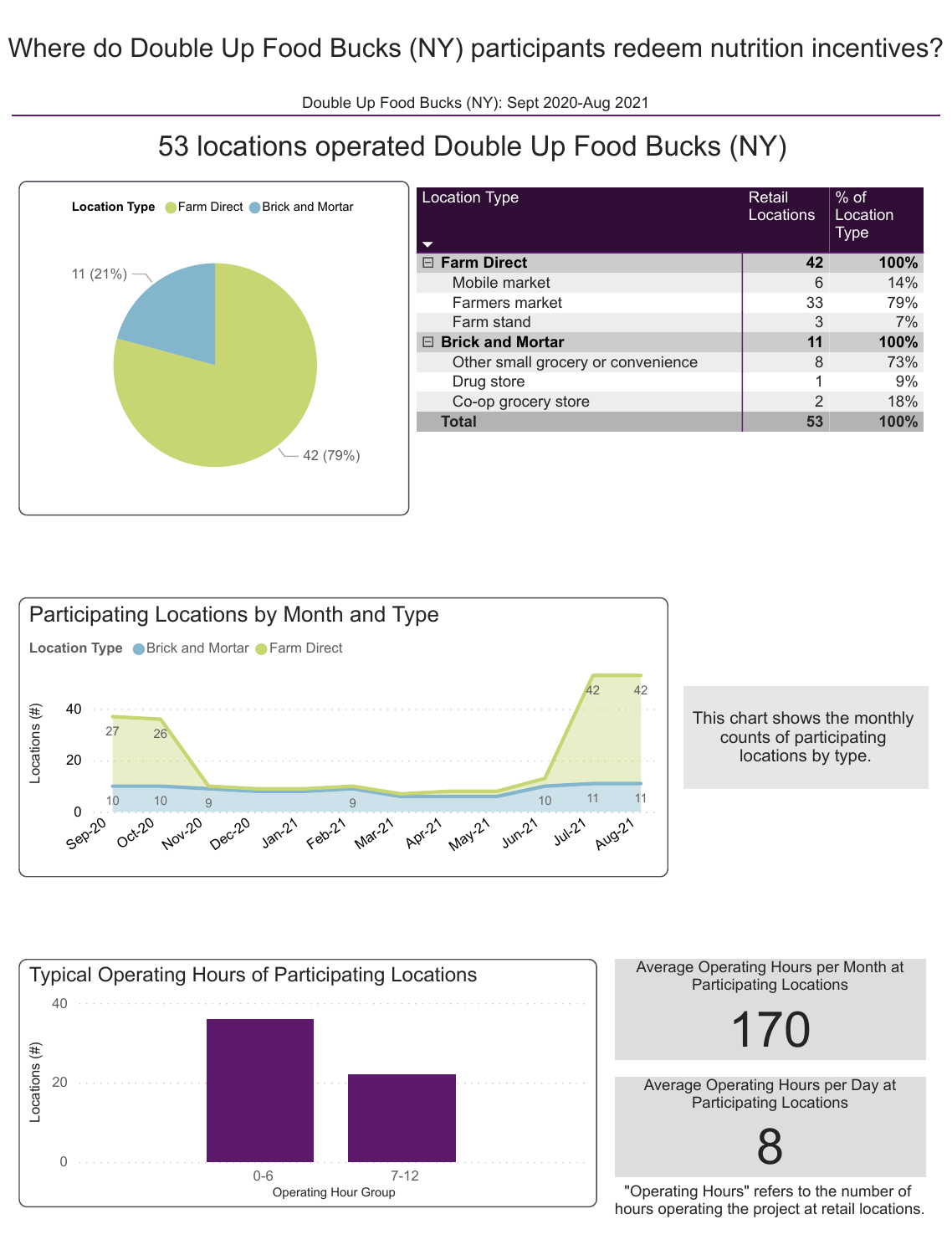What is the local economic impact of Double Up Food Bucks (NY)?

Double Up Food Bucks (NY): Sept 2020-Aug 2021

# \$2,947,796

Estimated Economic Impact of Double Up Food Bucks (NY)

Economic Impact from SNAP Purchases

Economic Impact from Nutrition **Incentives** 

# \$2,357,548 \$590,247



## **What does this mean?**

In the context of local food systems, the economic impact of an incentive program during this reporting period represents the economic benefit that the project has on the surrounding local economy. This includes both direct effects (e.g., sales at participating sites) and indirect effects (e.g., how sites spend the extra revenue) of nutrition incentives.

The economic impact values are calculated using the total dollar values for incentives redeemed and SNAP purchased multiplied by a local economic impact multiplier. This multiplier based on the calculation from the Local Food System Economic Impact Calculator: https://calculator.localfoodeconomics.com/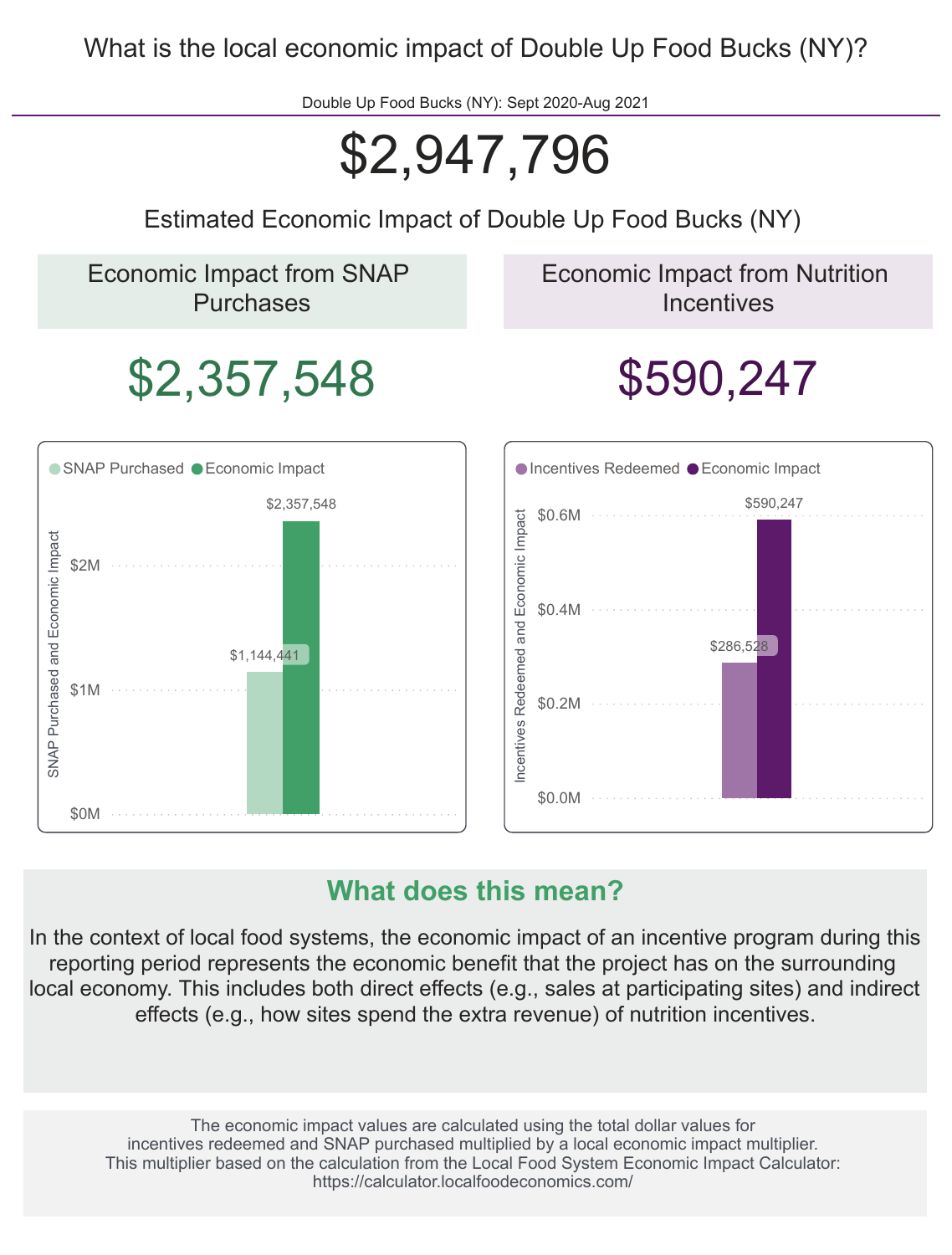## Firm-level Data Descriptive Characteristics\* Double Up Food Bucks (NY) Annual Report: Sept 2020-Aug 2021

| <b>Firm Operating Days Per Month</b> | n  | $\%$  |
|--------------------------------------|----|-------|
| $1 - 7$                              | 32 | 60.4% |
| $8 - 14$                             | 10 | 18.9% |
| $15 - 21$                            | 2  | 3.8%  |
| $22 - 28$                            | 9  | 17.0% |
| $+28$                                | 15 | 28.3% |

This table refers to the number and percentage of firms that report in each of the firm operating days categories, which represents the number of days a firm operates during a typical month as reported on firm monthly reports during this annual summary period.

| <b>Nutrition Education Activities</b> |    | ℅     |
|---------------------------------------|----|-------|
| Nonel                                 | 14 | 26.4% |
| Nutrition ed materials                | 34 | 64.2% |
| Recipes or cookbooks                  |    | 7.5%  |
| SNAP-Ed Programs                      | 5  | 9.4%  |
| Taste test-cooking demos              |    | 7.5%  |

This table refers to the number and percentage of firms that report in each of the nutrition education activities categories as reported on firm descriptive reports during this annual summary period. Firms may offer multiple nutrition education activities.

| Nutrition Assist. Benefit Programs |    | ℅     |
|------------------------------------|----|-------|
| <b>None</b>                        |    | 13.2% |
| Other                              |    | 13.2% |
| Senior FMNP                        | 26 | 49.1% |
| <b>WIC</b>                         | 22 | 41.5% |
| <b>WIC FMNP</b>                    | 34 | 64.2% |

This table refers to the number and percentage of firms that report in each of the federal nutrition assistance programs categories as reported on firm descriptive reports during this annual summary period. Firms may offer multiple federal nutrition assistance programs.

| <b>Financial Instruments for Incentives</b>    |    | $\%$  |
|------------------------------------------------|----|-------|
| <b>Discount</b>                                |    | 1.9%  |
| Loyalty account - plastic card                 | 18 | 34.0% |
| Loyalty account - unique ID or phone<br>number | 1  | 1.9%  |
| Token                                          | 33 | 62.3% |

This table refers to the number and percentage of firms that report in each physical financial instrument category, which refers to the financial instrument used to redeem incentives at firms as reported on firm descriptive reports during this annual summary period. Firms may utilize multiple financial instruments for incentives.

\*The numbers (n) reflect the number of firms that recorded a response to this question in descriptive reports. Firms that did not record a response were excluded from these estimates. Percentages are based on the number of firms that have data for the metric and may not always add up to 100% for multi-select responses.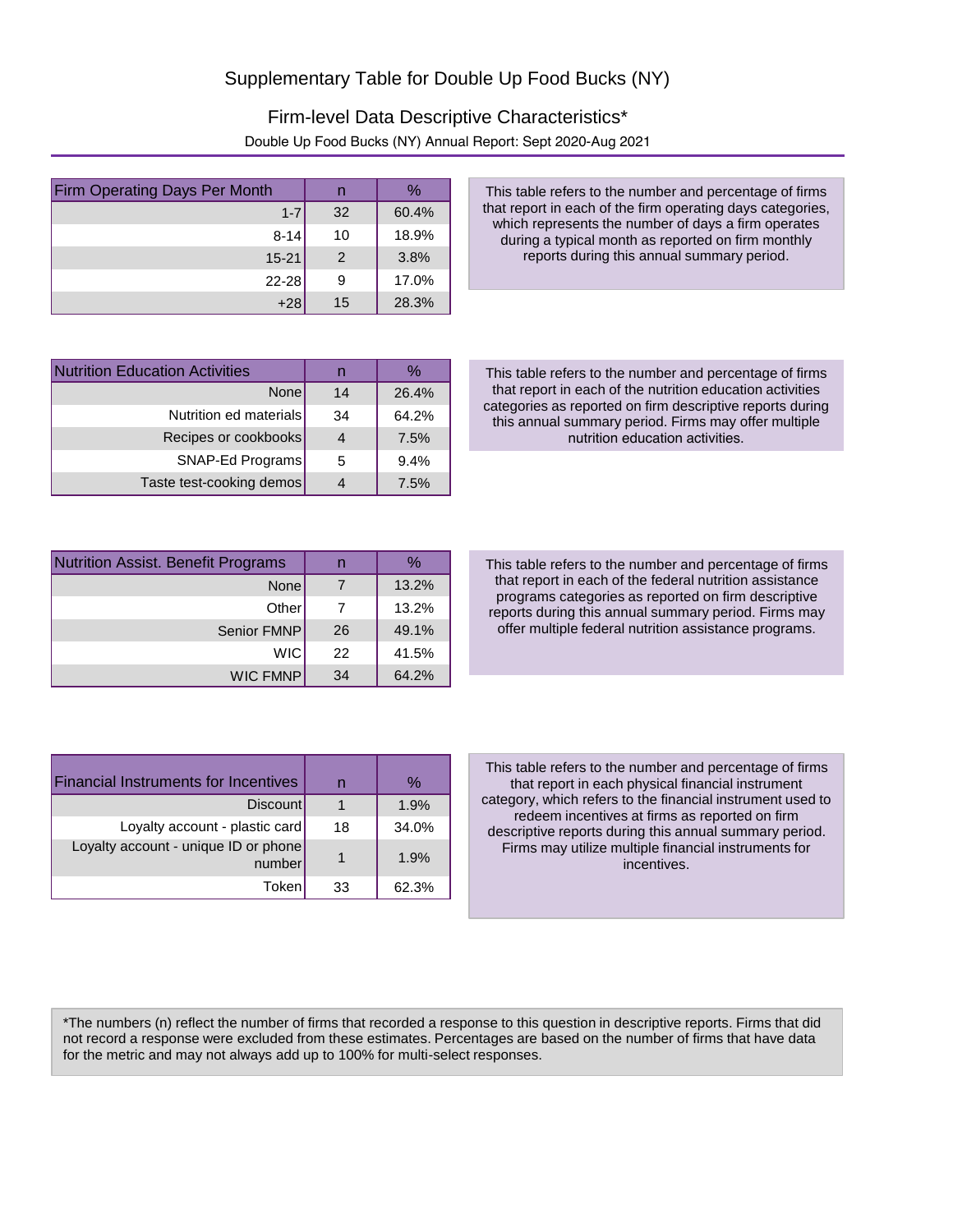## Firm-level Data Descriptive Characteristics\* Double Up Food Bucks (NY) Annual Report: Sept 2020-Aug 2021

| Incentive Level Ratio<br>(SNAP:Incentive) |    | $\%$  |
|-------------------------------------------|----|-------|
| 1:1                                       | 52 | 98.1% |
| 50% Off                                   |    | 1.9%  |

This table refers to the number and percentage of firms that report incentive ratio or discount percentage category as reported on firm descriptive reports during this annual summary period. For example, Double Up programs have a ratio of 1:1 because \$1 of incentives are given for every \$1 of SNAP spent. Firms may offer multiple incentive ratios.

| <b>SNAP Eligible to Trigger Incentives</b> |    | $\%$  |
|--------------------------------------------|----|-------|
| All fresh F&V                              |    | 3.8%  |
| All SNAP eligible items                    | 51 | 96.2% |

This refers to the number and percentage of firms that report in each category of purchase(s) made with SNAP dollars that are eligible to trigger a customer earning nutrition incentives as reported on firm descriptive reports during this annual summary period. Firms may have multiple types of purchases that are eligible to trigger incentives. The response option "All eligible SNAP items" also includes All fresh F&V, Canned F&V (no added salt/sugar), Dried F&V (no added salt/sugar), Frozen F&V (no added salt/sugar), Plants that produce herbs and F&V, Seeds that produce herbs and F&V.

| <b>Fruits and Vegetables Eligible to</b> |    |        |
|------------------------------------------|----|--------|
| Redeem Incentives                        |    |        |
| All fresh F&V                            | 53 | 100.0% |

This refers to the number and percentage of firms that report in each category of fruit and vegetable product(s) that a customer can **redeem** nutrition incentives as reported on firm descriptive reports during this annual summary period. Firms may have multiple types of purchases that are eligible for incentive redemption.

| Active Firms     |       |
|------------------|-------|
| Brick and Mortar | 20.8% |
| Farm Direct      | 79.2% |

This is the number of firms by firm type that operated the nutrition incentive program and reported at any point during this annual summary period.

\*The numbers (n) reflect the number of firms that recorded a response to this question in descriptive reports. Firms that did not record a response were excluded from these estimates. Percentages are based on the number of firms that have data for the metric and may not always add up to 100% for multi-select responses.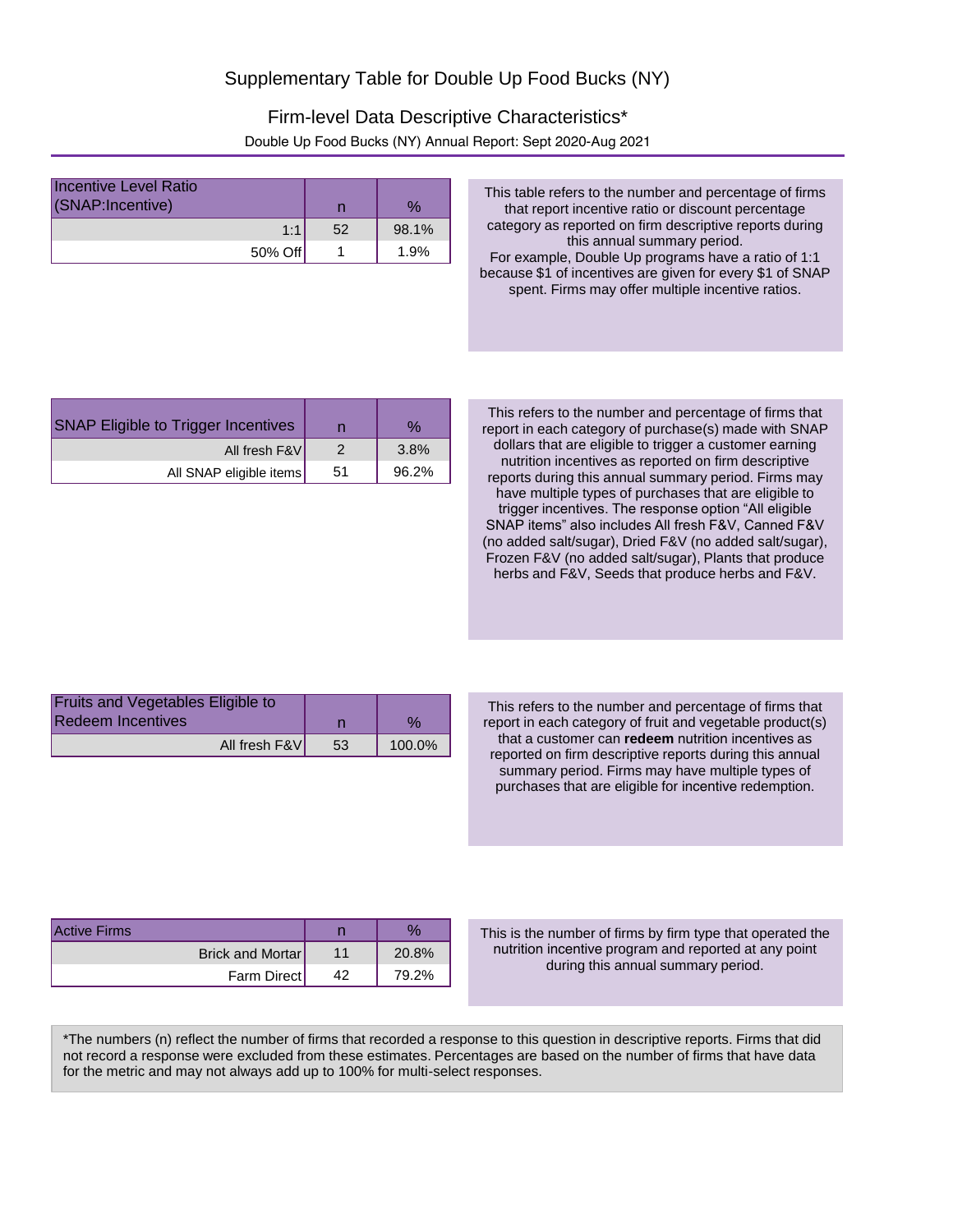Firm-level Data Incentive and Participation Information Double Up Food Bucks (NY) Annual Report: Sept 2020-Aug 2021

### **What do these statistics mean?**

The "Mean" refers to the average value of the metric by firm. The "Standard deviation" refers to the amount that any firm's value typically differs from the average in a positive and negative direction (i.e., how much a value 'deviates' from the mean). The "Min" refers to the minimum value of the metric. The "Max" refers to the maximum value of the metric. "Firms" refers to the number of firms with data for a metric. *Note these statistics may be skewed by firms that were unable to track a metric at any point.*

| Nutrition Incentives Issued |              |
|-----------------------------|--------------|
| Total incentives issued     | \$136,785.49 |
| Mean                        | \$2,849.70   |
| Standard deviation          | \$6,570.36   |
| lMin                        | \$0.00       |
| <b>Max</b>                  | \$38,347.50  |
| Firms                       | 48           |

| <b>Farm Direct</b>             |              |
|--------------------------------|--------------|
| <b>Total incentives issued</b> | \$105,067.14 |
| Mean                           | \$2,626.68   |
| <b>Standard deviation</b>      | \$6,382.49   |
| Min                            | \$0.00       |
| Max                            | \$38,347.50  |
| Firms                          | 40           |
| <b>Brick and Mortar</b>        |              |
| <b>Total incentives issued</b> | \$31,718.35  |
| Mean                           | \$3,964.79   |
| <b>Standard deviation</b>      | \$7,337.90   |
|                                |              |
| Min                            | \$26.98      |
| <b>Max</b>                     | \$23,126.20  |

These tables include statistics for the dollar value of nutrition incentives issued to customers across the project's reporting period this year at all active firms with data.

These are statistics for the dollar value of nutrition incentives issued to customers across the program's reporting period this year at active farm direct and brick and mortar firms with data.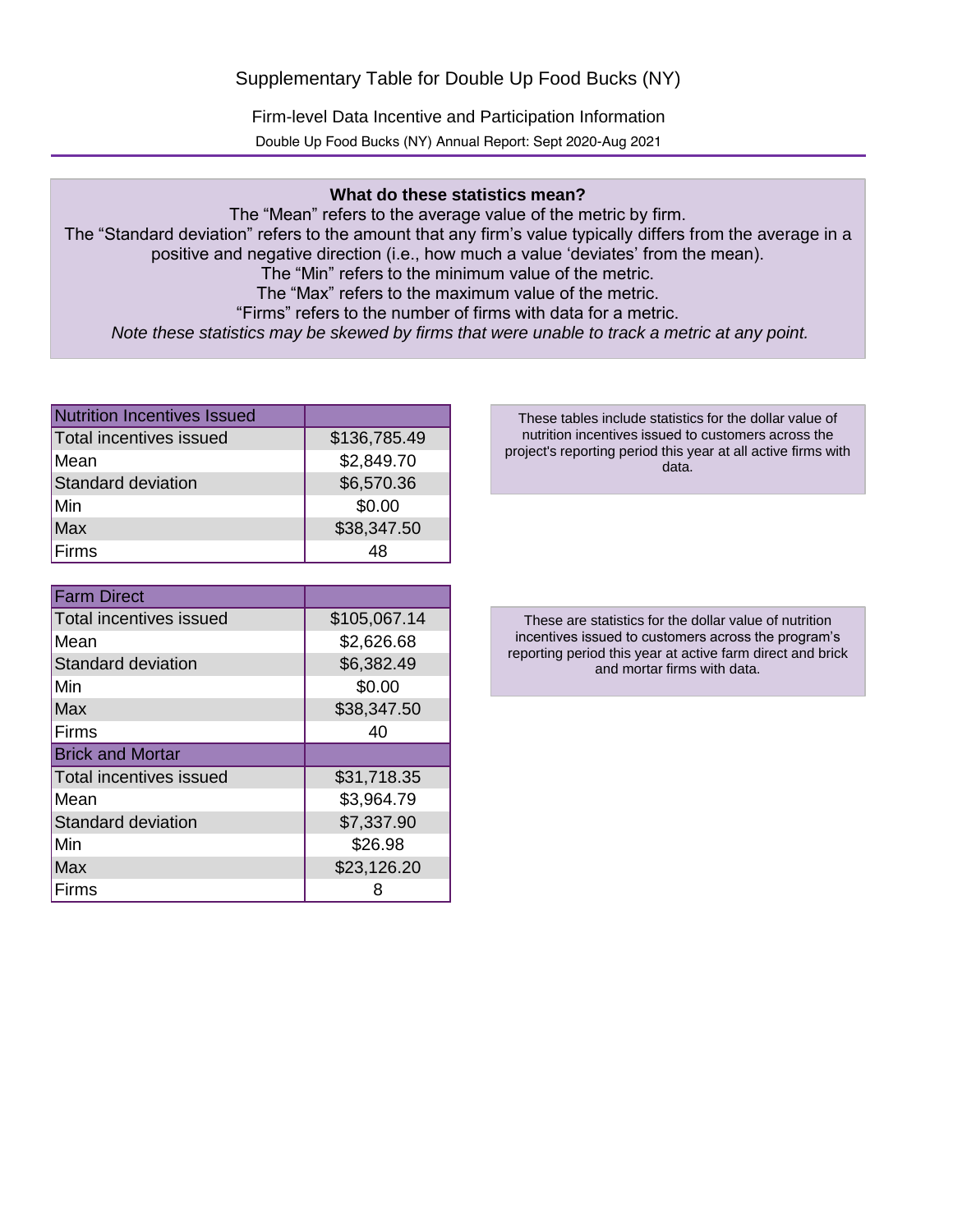Firm-level Data Incentive and Participation Information Double Up Food Bucks (NY) Annual Report: Sept 2020-Aug 2021

### **What do these statistics mean?**

The "Mean" refers to the average value of the metric by firm. The "Standard deviation" refers to the amount that any firm's value typically differs from the average in a positive and negative direction (i.e., how much a value 'deviates' from the mean). The "Min" refers to the minimum value of the metric. The "Max" refers to the maximum value of the metric. "Firms" refers to the number of firms with data for a metric. *Note these statistics may be skewed by firms that were unable to track a metric at any point.*

| Nutrition Incentives Redeemed |              |
|-------------------------------|--------------|
| Total incentives redeemed     | \$132,548.87 |
| Mean                          | \$2,761.43   |
| Standard deviation            | \$6,490.60   |
| lMin                          | \$0.00       |
| <b>Max</b>                    | \$38,709.37  |
| <b>Firms</b>                  | 48           |

| <b>Farm Direct</b>        |              |
|---------------------------|--------------|
| Total incentives redeemed | \$102,407.91 |
| Mean                      | \$2,560.20   |
| <b>Standard deviation</b> | \$6,278.19   |
| Min                       | \$0.00       |
| <b>Max</b>                | \$38,709.37  |
| Firms                     | 40           |
| <b>Brick and Mortar</b>   |              |
| Total incentives redeemed | \$30,140.96  |
| Mean                      | \$3,767.62   |
| <b>Standard deviation</b> | \$7,380.64   |
| Min                       | \$43.05      |
| Max                       | \$23,126.20  |
| Firms                     |              |

These tables include statistics for the dollar value of nutrition incentives redeemed by customers across the project's reporting period this year at all active firms with data.

These are statistics for the dollar value of nutrition incentives redeemed by customers across the program's reporting period this year at active farm direct and brick and mortar firms with data.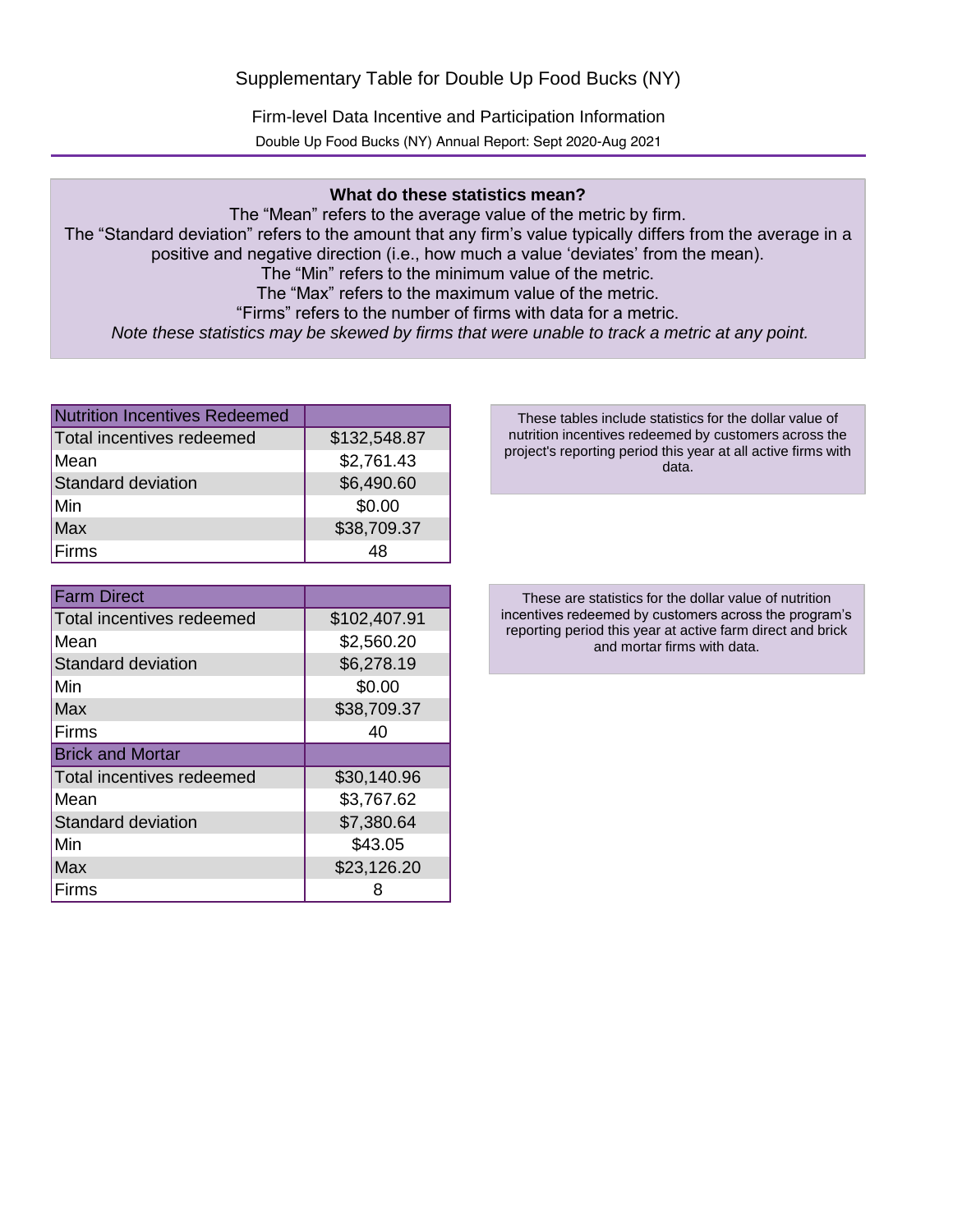Firm-level Data Incentive and Participation Information Double Up Food Bucks (NY) Annual Report: Sept 2020-Aug 2021

| <b>Redemption Rate %</b>  |        |
|---------------------------|--------|
| Redemption rate           | 90.3%  |
| Mean                      | 100.0% |
| <b>Standard deviation</b> | 36.3%  |
| Min                       | 35.9%  |
| <b>Max</b>                | 254.3% |
| Firms                     | 43     |
| <b>Farm Direct</b>        |        |
| <b>Redemption rate</b>    | 90.7%  |
| Mean                      | 100.3% |
| <b>Standard deviation</b> | 36.4%  |
| Min                       | 40.6%  |
| <b>Max</b>                | 254.3% |
| Firms                     | 35     |
| <b>Brick and Mortar</b>   |        |
| <b>Redemption rate</b>    | 89.6%  |
| Mean                      | 98.4%  |
| <b>Standard deviation</b> | 35.7%  |
| Min                       | 35.9%  |
| Max                       | 155.8% |
| Firms                     | 8      |

SNAP Purchased Total SNAP purchased <br> \$489,475.20 Mean 1.511,654.17 Standard deviation **\$44,237.84** Min \$0.00 Max **3283,493.25** Firms 42 Farm Direct Total SNAP purchased <br> \$130,489.02 Mean 1 \$3,345.87 Standard deviation **\$6,943.79** Min \$0.00 Max 839.629.50 Firms 39 Brick and Mortar Total SNAP purchased <br> \$358,986.18 Mean **1** \$119,662.06 Standard deviation **\$119,197.03** Min 83,374.93 Max **3283,493.25** Firms 3

Redemption rate is the total amount of incentives redeemed divided by the total amount of incentives issued across the program's reporting period this year at all active firms with data.

Redemption rate is the total amount of incentives redeemed divided by the total amount of incentives issued across the program's reporting period this year at active farm direct and brick and mortar firms with data.

These tables include statistics for the dollar value of SNAP redeemed (i.e., SNAP purchases made) during the project's reporting period this year at all active firms with data.

These tables include statistics for the dollar value of SNAP redeemed (i.e., SNAP purchases made) during the project's reporting period this year at active farm direct and brick and mortar firms with data.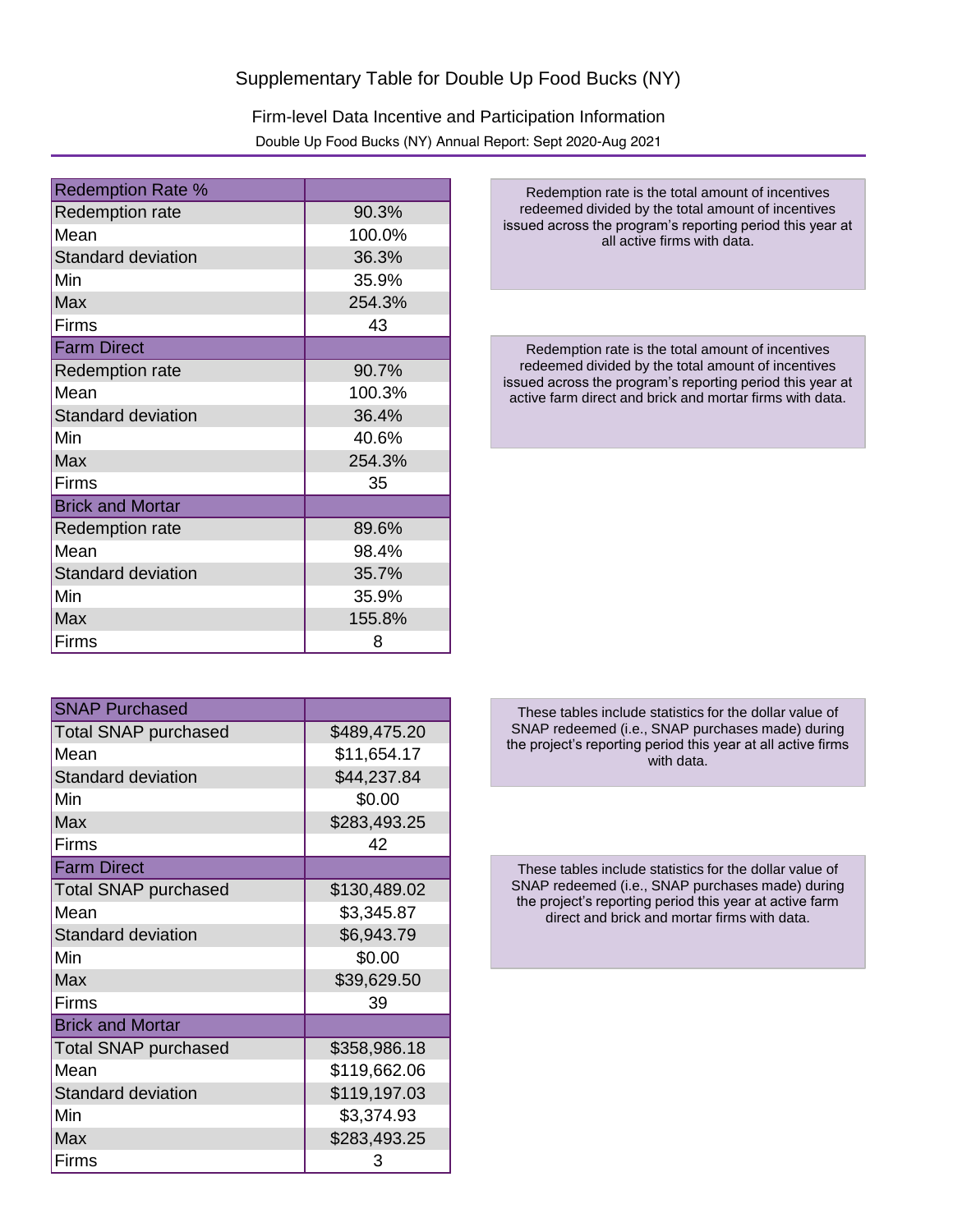Firm-level Data Incentive and Participation Information Double Up Food Bucks (NY) Annual Report: Sept 2020-Aug 2021

| <b>SNAP Transactions (#)</b>   |          |
|--------------------------------|----------|
| <b>Total SNAP transactions</b> | 25,371   |
| Mean                           | 563.80   |
| <b>Standard deviation</b>      | 1737.03  |
| Min                            | O        |
| Max                            | 8,795    |
| Firms                          | 45       |
| <b>Farm Direct</b>             |          |
| <b>Total SNAP transactions</b> | 13,881   |
| Mean                           | 347.03   |
| <b>Standard deviation</b>      | 1238.09  |
| Min                            | O        |
| <b>Max</b>                     | 7,759    |
| Firms                          | 40       |
| <b>Brick and Mortar</b>        |          |
| <b>Total SNAP transactions</b> | 11,490   |
| Mean                           | 2,298.00 |
| <b>Standard deviation</b>      | 3392.51  |
| Min                            |          |
| <b>Max</b>                     | 8,795    |
| Firms                          | 5        |

| <b>Average SNAP Amount per Transaction</b> |         |  |
|--------------------------------------------|---------|--|
| Avg SNAP per transaction                   | \$19.08 |  |
| Mean                                       | \$21.71 |  |
| <b>Standard deviation</b>                  | \$12.76 |  |
| Min                                        | \$4.69  |  |
| Max                                        | \$73.56 |  |
| Firms                                      | 36      |  |
| <b>Farm Direct</b>                         |         |  |
| Avg SNAP per transaction                   | \$9.26  |  |
| Mean                                       | \$21.23 |  |
| <b>Standard deviation</b>                  | \$12.96 |  |
| Min                                        | \$4.69  |  |
| <b>Max</b>                                 | \$73.56 |  |
| Firms                                      | 34      |  |
| <b>Brick and Mortar</b>                    |         |  |
| Avg SNAP per transaction                   | \$30.94 |  |
| Mean                                       | \$29.88 |  |
| <b>Standard deviation</b>                  | \$2.36  |  |
| Min                                        | \$27.52 |  |
| <b>Max</b>                                 | \$32.23 |  |
| Firms                                      | 2       |  |

These tables include statistics for the number of SNAP transactions during the project's reporting period this year at all active firms with data.

These tables include statistics for the number of SNAP transactions during the project's reporting period this year at active farm direct and brick and mortar firms with data.

These tables include statistics for the average SNAP transaction amount, which is the total dollar value of SNAP redeemed divided by the number of SNAP transactions, during the program's reporting period this year at all active firms with data.

These tables include statistics for the average SNAP transaction amount, which is the total dollar value of SNAP redeemed divided by the number of SNAP transactions, during the program's reporting period this year at active farm direct and brick and mortar firms with data.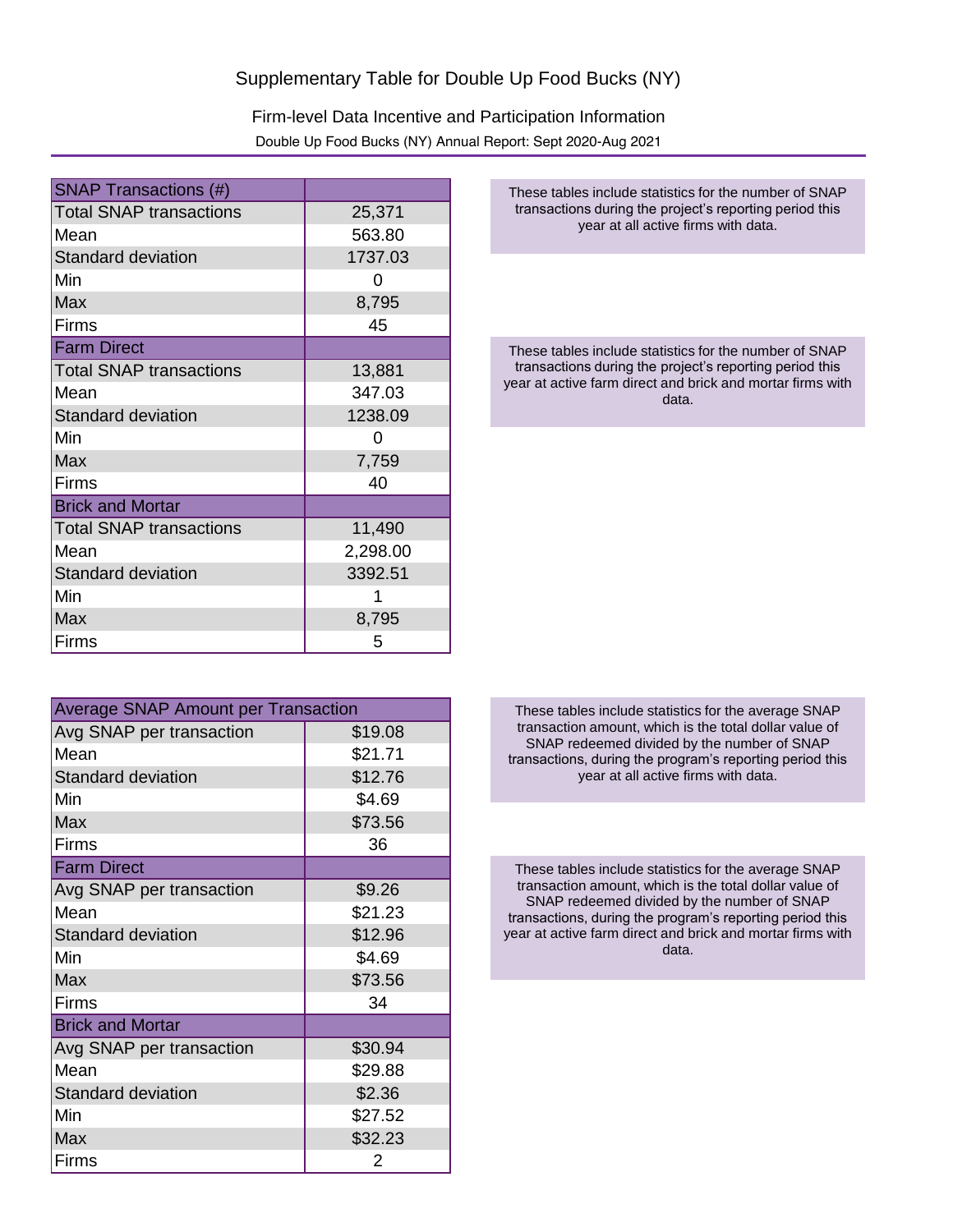Firm-level Data Incentive and Participation Information Double Up Food Bucks (NY) Annual Report: Sept 2020-Aug 2021

| <b>SNAP Transactions Using Incentives</b> |          |
|-------------------------------------------|----------|
| Transactions using incentives             | 15,641   |
| Mean                                      | 325.85   |
| <b>Standard deviation</b>                 | 863.10   |
| Min                                       | O        |
| <b>Max</b>                                | 4162     |
| Firms                                     | 48       |
| <b>Farm Direct</b>                        |          |
| Transactions using incentives             | 10,232   |
| Mean                                      | 255.80   |
| <b>Standard deviation</b>                 | 715.08   |
| Min                                       | O        |
| Max                                       | 4162     |
| Firms                                     | 40       |
| <b>Brick and Morttar</b>                  |          |
| Transactions using incentives             | 5,409    |
| Mean                                      | 676.13   |
| <b>Standard deviation</b>                 | 1,328.82 |
| Min                                       | 7        |
| Max                                       | 4144     |
| Firms                                     | 8        |

| Average Incentive Amount per Transaction |         |
|------------------------------------------|---------|
| Average incentive amount                 | \$8.47  |
| Mean                                     | \$12.76 |
| <b>Standard deviation</b>                | \$5.80  |
| Min                                      | \$3.66  |
| Max                                      | \$28.07 |
| Firms                                    | 44      |
| <b>Farm Direct</b>                       |         |
| Average incentive amount                 | \$10.01 |
| Mean                                     | \$14.15 |
| <b>Standard deviation</b>                | \$5.39  |
| Min                                      | \$3.66  |
| Max                                      | \$28.07 |
| Firms                                    | 36      |
| <b>Brick and Mortar</b>                  |         |
| Average incentive amount                 | \$5.57  |
| Mean                                     | \$6.51  |
| <b>Standard deviation</b>                | \$2.52  |
| Min                                      | \$4.13  |
| <b>Max</b>                               | \$12.61 |
| Firms                                    | 8       |

These tables include statistics for the number of SNAP transactions that used incentives during the project's reporting period this year at all active firms with data.

These tables include statistics for the number of SNAP transactions that used incentives during the project's reporting period this year at active farm direct and brick and mortar firms with data.

These tables include statistics for the average incentive amount, which is the total dollar value of incentives redeemed divided by the number of incentive transactions, during the project's reporting period this year at all active firms with data.

These tables include statistics for the average incentive amount, which is the total dollar value of incentives redeemed divided by the number of incentive transactions, during the project's reporting period this year at active farm direct and brick and mortar firms with data.